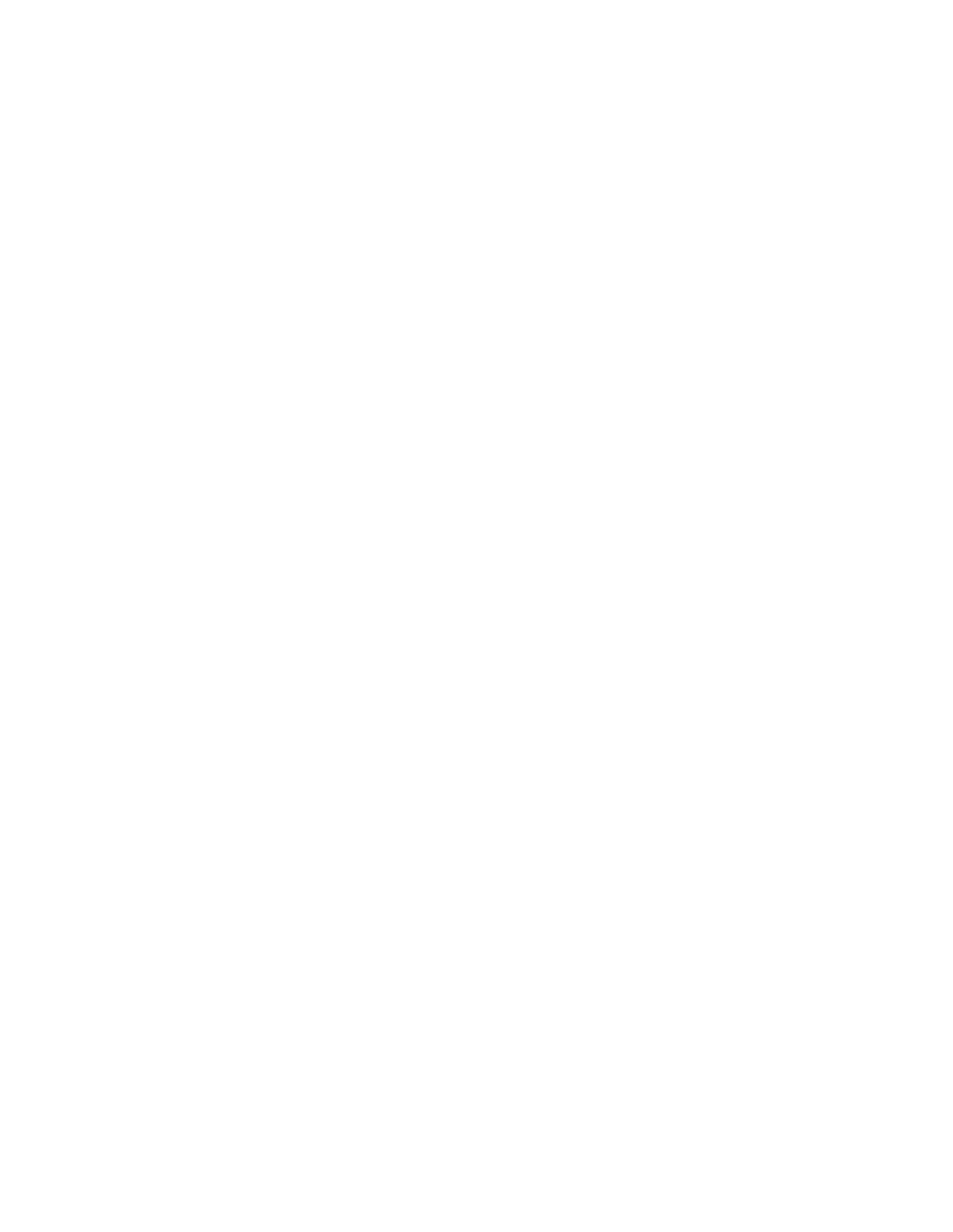### **In the case of Hajnal v. Serbia,**

The European Court of Human Rights (Second Section), sitting as a Chamber composed of:

 Françoise Tulkens, *President,*  Dragoljub Popović, Isabelle Berro-Lefèvre, András Sajó, Guido Raimondi, Paulo Pinto de Albuquerque, Helen Keller, *judges,*

and Stanley Naismith, *Section Registrar,*

Having deliberated in private on 29 May 2012,

Delivers the following judgment, which was adopted on that date:

# PROCEDURE

1. The case originated in an application (no. 36937/06) against Serbia lodged with the Court under Article 34 of the Convention for the Protection of Human Rights and Fundamental Freedoms ("the Convention") by a Serbian national, Mr Tihomir Hajnal ("the applicant"), on 27 July 2006.

2. The applicant was represented by Mr V. Juhas Đurić ("V.J.Đ"), a lawyer practising in Subotica. The Serbian Government ("the Government") were represented by their Agent, Mr S. Carić.

3. The applicant alleged that he had suffered numerous violations of Articles 3, 5, 6 and 8 of the Convention, all in the criminal justice context.

4. On 22 September 2010 the application was communicated to the Government. It was also decided to rule on the admissibility and merits of the application at the same time (Article 29  $\S$  1).

# THE FACTS

### I. THE CIRCUMSTANCES OF THE CASE

5. The applicant was born in 1985 and lives in Subotica, Serbia.

### **A. The events of 8 August 2005**

6. On 8 August 2005 the applicant was arrested by the Subotica police and brought to their station concerning an alleged burglary. In their report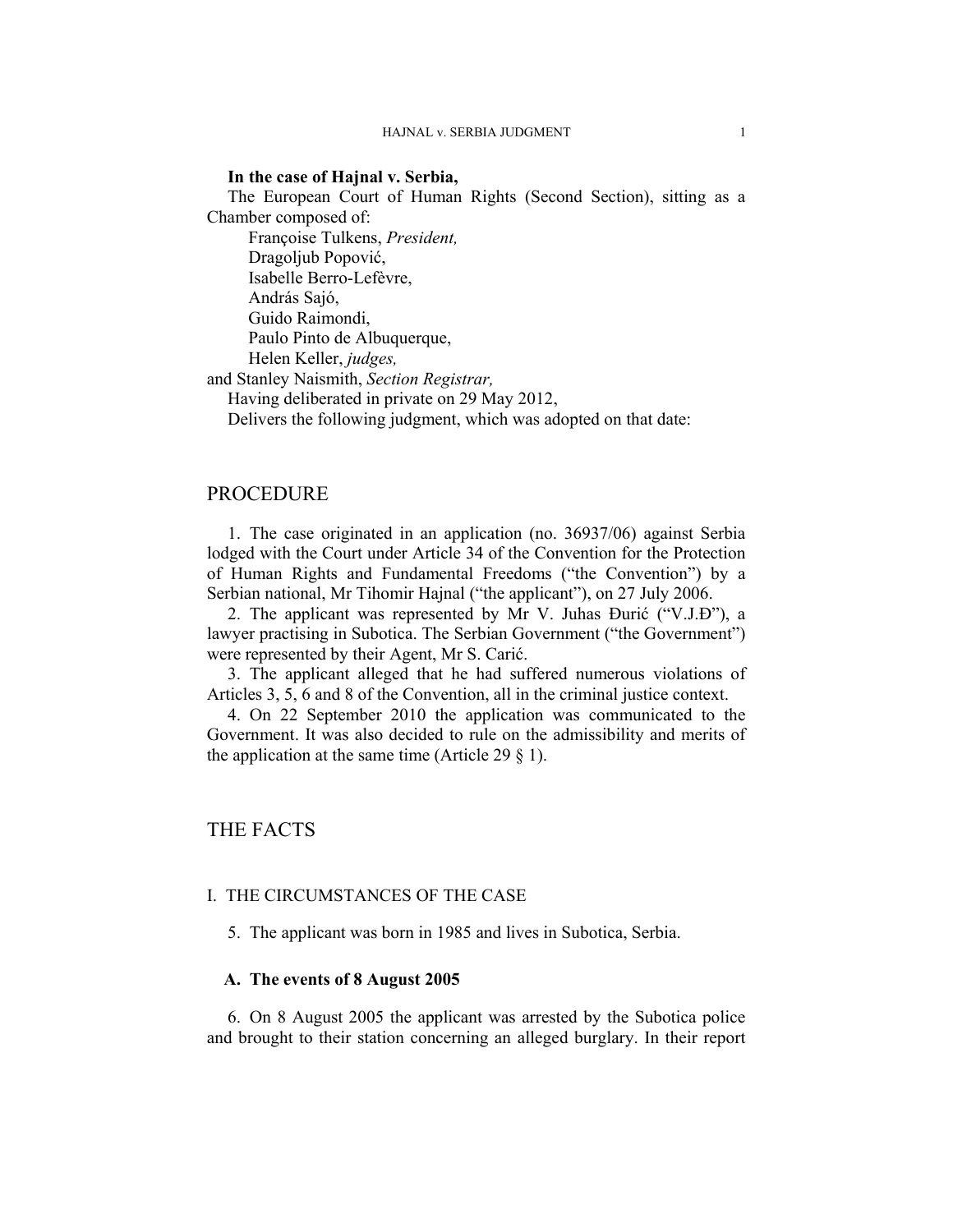the police stated that the applicant, together with a number of others, had been caught after the act and that several objects used for the commission of the alleged crime had been seized. The applicant gave a statement to the officers. According to the minutes of his interrogation, the applicant confessed to one count of attempted burglary, and then signed the document using his nickname, notwithstanding a prior reference in the same minutes noting that he was "illiterate". The minutes further stated that, pursuant to Article 177 of the Code of Criminal Procedure (see paragraph 60 below), the applicant had read them, at his own request, and had had no objections.

### **B. The events of 17 August 2005**

7. On 17 August 2005, at around 4.00 a.m. according to his own estimate, the Subotica police again brought the applicant, together with several others, to their premises in order to question him about a criminal offence. There was no prior attempt to serve him with the summons. The Government maintained that the reason for this had been the danger that the applicant might otherwise have absconded or tampered with the evidence.

8. The applicant maintained that his lawyer, V.J.Đ., had been informed of this arrest by his relatives and had hence managed to arrive in time to briefly talk to him before the interrogation. The applicant apparently told V.J.Đ. that he had already been physically abused by the police, who had attempted to obtain his confession. V.J.Đ. himself stated that the applicant had seemed "mentally broken" and had been walking with a limp.

9. The subsequent police interrogation began at 1.35 p.m. and ended by 1.40 p.m., at which point the applicant was released. The Municipal Public Prosecutor (*Opštinski javni tužilac*) had been informed of the hearing at 8.30 a.m., but did not attend it. In the course of the interrogation the applicant was asked to give a statement concerning "a burglary of a store in Veliki Radanovac". The applicant, however, declined to do so and noted that he had retained V.J.Đ. as his legal counsel. The minutes of the interrogation further stated that the applicant was "illiterate", and bore his fingerprint instead of a signature. With reference to Article 177 of the Code of Criminal Procedure, the minutes, lastly, noted that the applicant had read them, at his own request, and had had no objections. The minutes were also signed by V.J.Đ.

10. The applicant maintained that he had been provided with no food whilst in police custody.

# **C. The events of 18 August 2005**

11. On 18 August 2005, at around 4.00 a.m. according to the applicant's own estimate, he was brought, yet again, by the Subotica police to their premises, without having been previously summoned. The Government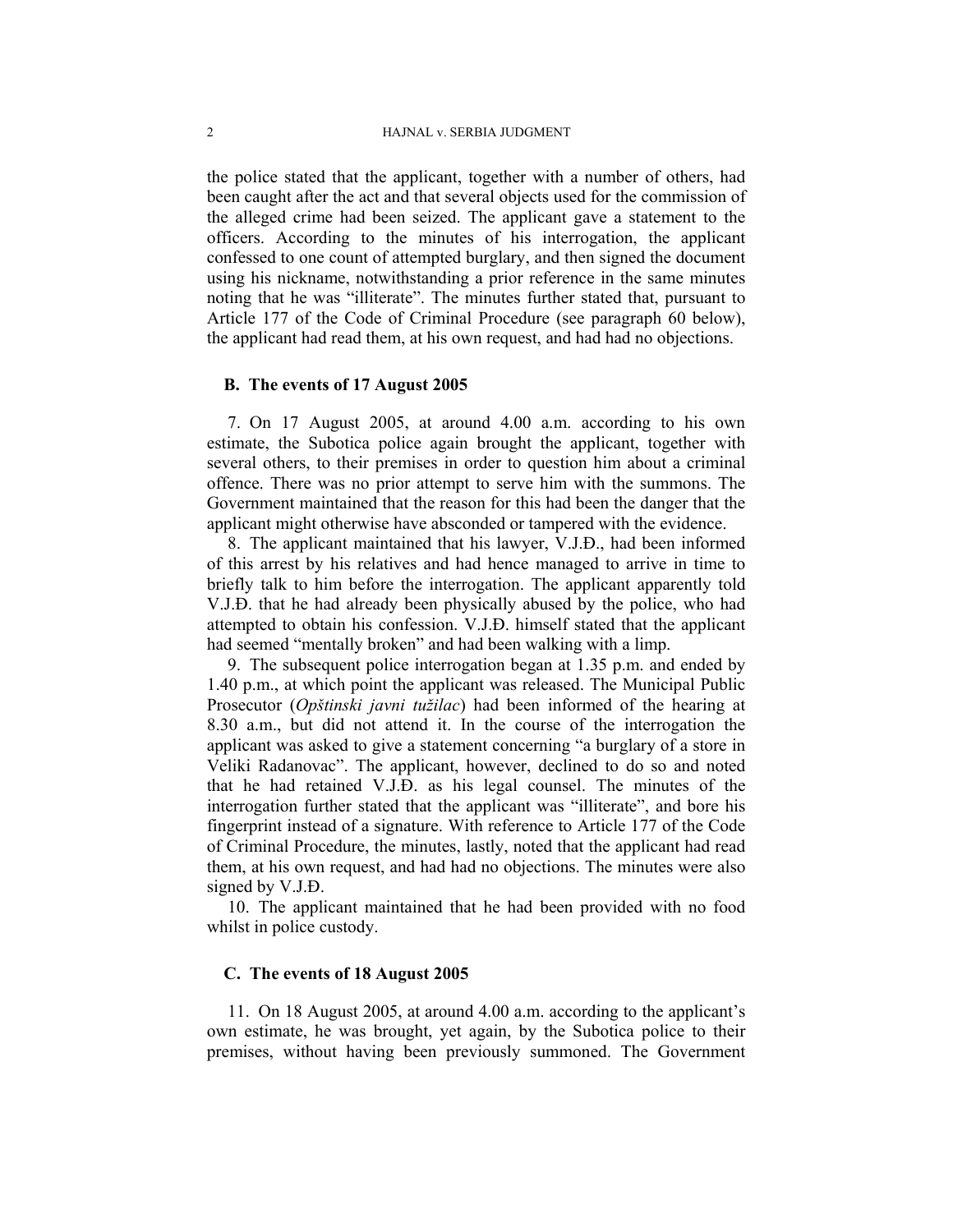maintained that, just like before, the reason for this had been the danger that the applicant might otherwise have absconded or tampered with the evidence.

12. The applicant claimed that he had once again been beaten by the officers who had attempted to obtain his confession. The applicant apparently asked that V.J.Đ. be informed of his arrest, but the police ignored this demand. Instead, the applicant was provided with a legal aid lawyer, N.D., who, it is claimed, appeared only briefly to sign the minutes of the interrogation and left shortly thereafter.

13. The minutes in question contained: (i) an indication that the applicant was being charged with numerous counts of burglary; (ii) his detailed confession of how he had committed those offences; (iii) his statement to the effect that he did not want to retain V.J.Đ. as his legal counsel; and (iv) his declaration that he had given his statement in the absence of "any physical or mental coercion".

14. The minutes further noted the questions posed by N.D., including whether the applicant was trying to protect anyone with his confession. The Municipal Public Prosecutor had been informed of the hearing on 17 August 2005 at 12.20 p.m., but did not attend it. Finally, the minutes stated that the applicant was "illiterate", but then went on to note, with reference to Article 177 of the Code of Criminal Procedure, that he had read them, at his own request, and had had no objections. The applicant did not sign the minutes, having instead left his fingerprint. The interrogation lasted between 2.40 p.m. and 3.40 p.m., following which the applicant was released.

15. The applicant maintained that he had been provided with no food whilst in the police station.

#### **D. The events of 24 August 2005**

16. On 24 August 2005, at around 5.15 a.m. according to his own estimate or at 9.00 a.m. according to official records, the police arrested the applicant once more, but, this time, ordered his detention for a period of 48 hours. The applicant received no prior summons. He was, however, provided with a detention order, which stated that he had been deprived of his liberty on suspicion of having committed numerous burglaries. The order relied on a number of provisions of the Code of Criminal Procedure (see paragraph 57 below), but did not contain any substantiation as to the factual circumstances warranting the applicant's detention or his prosecution.

17. On the same day the police issued a report supplementing the criminal charges against the applicant, as well as another three defendants, concerning thirteen separate counts of burglary. The report included, *inter alia*, a description of the crimes and referred to the evidence obtained.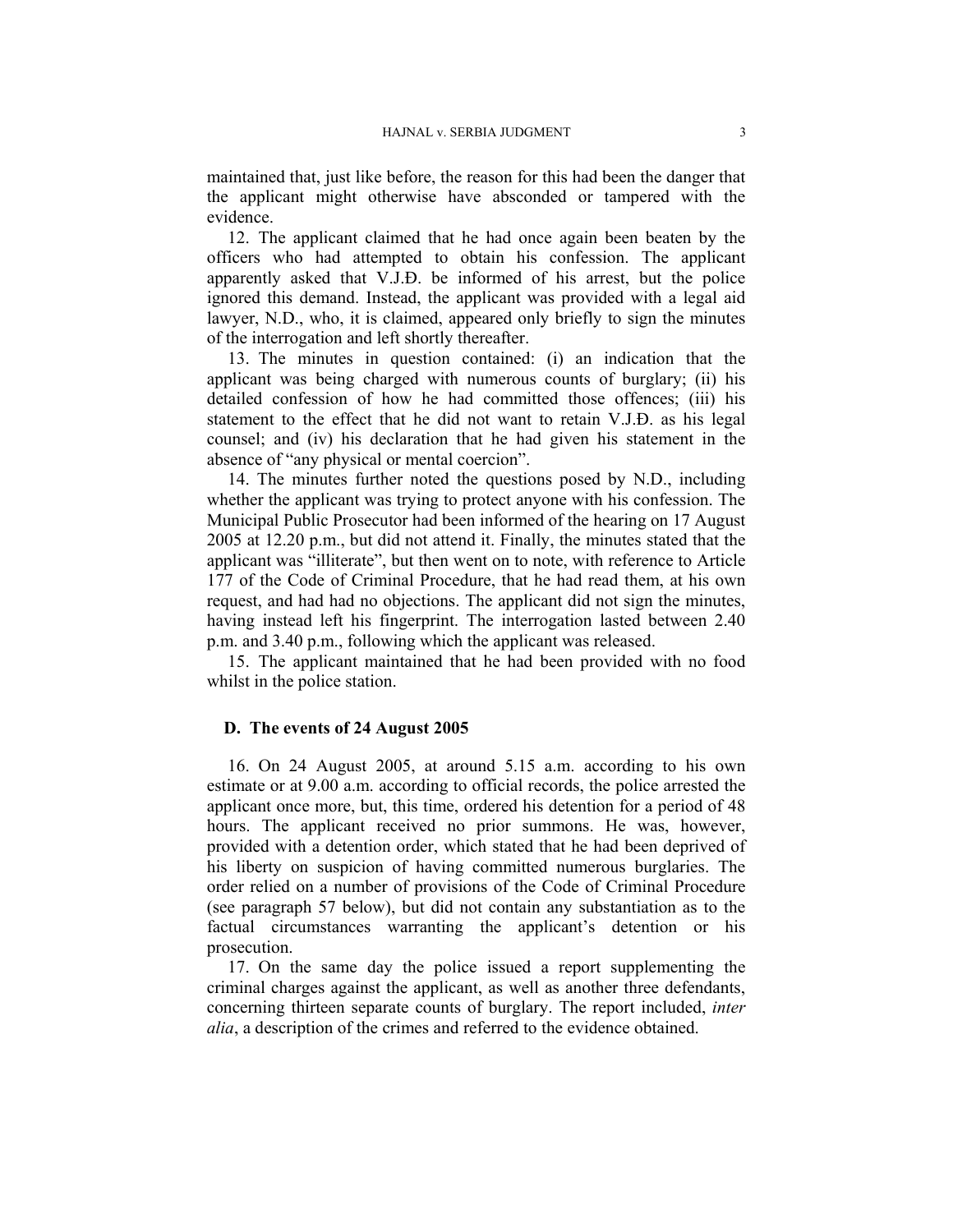18. On the same day V.J.Đ. lodged an appeal on behalf of the applicant. Therein, *inter alia*, he maintained that the impugned detention order had been merely a template devoid of any meaningful reasoning. V.J.Đ. further informed the investigating judge that, following her son's detention, the applicant's mother had been contacted by a lawyer who had offered his services. In particular, the lawyer had said that he knew that the applicant had already retained V.J.Đ. but explained that it would be better for him to change legal counsel as this would facilitate his release from police custody.

19. On the same day the investigating judge of the Municipal Court (*Opštinski sud*) in Subotica rejected the above appeal. She recalled, *inter alia*, that on 18 August 2005 the applicant had been heard in the presence of his legal aid lawyer, that the prosecuting authorities had obtained several witness statements incriminating the applicant, and that the applicant had both been convicted of crimes in the past and had "continued committing crimes" thereafter. The judge lastly specified that there were six separate criminal cases pending concurrently against the applicant before the Municipal Court in Subotica, indicating that he had "committed" several property-related crimes in a short period of time. This, in turn, meant that, if released, the applicant was likely to re-offend and/or abscond.

20. Lastly, on the same day the applicant was examined by the on-duty doctor of the District Prison (*Okružni zatvor*) in Subotica, but "no disease was established, i.e. he was [deemed] healthy". The Government provided a certificate to this effect issued by the prison doctor on 12 January 2011, as well as copies of the relevant medical protocol dated 24 August 2005. The said protocol, however, was mostly illegible.

### **E. The preliminary judicial investigation**

21. On 25 August 2005 the Municipal Public Prosecutor's Office in Subotica requested that a preliminary judicial investigation (*istraga*) be instituted against the applicant in respect of numerous counts of burglary, and proposed that his detention be extended.

22. On the same day the investigating judge instituted the proceedings sought and extended the applicant's detention for an additional month. Before so doing, she invited the applicant to give a statement in the presence of V.J.Đ. and the Deputy Public Prosecutor and informed him about the evidence put forth by the prosecution. The applicant, however, refused to respond to the charges in question. He referred, instead, to the abuse suffered at the hands of the police, as well as the alleged breach of his procedural rights up to that point. In the reasoning as regards the applicant's continued detention, *inter alia*, the judge stated that the applicant could, if released, re-offend, abscond or unduly influence the witnesses.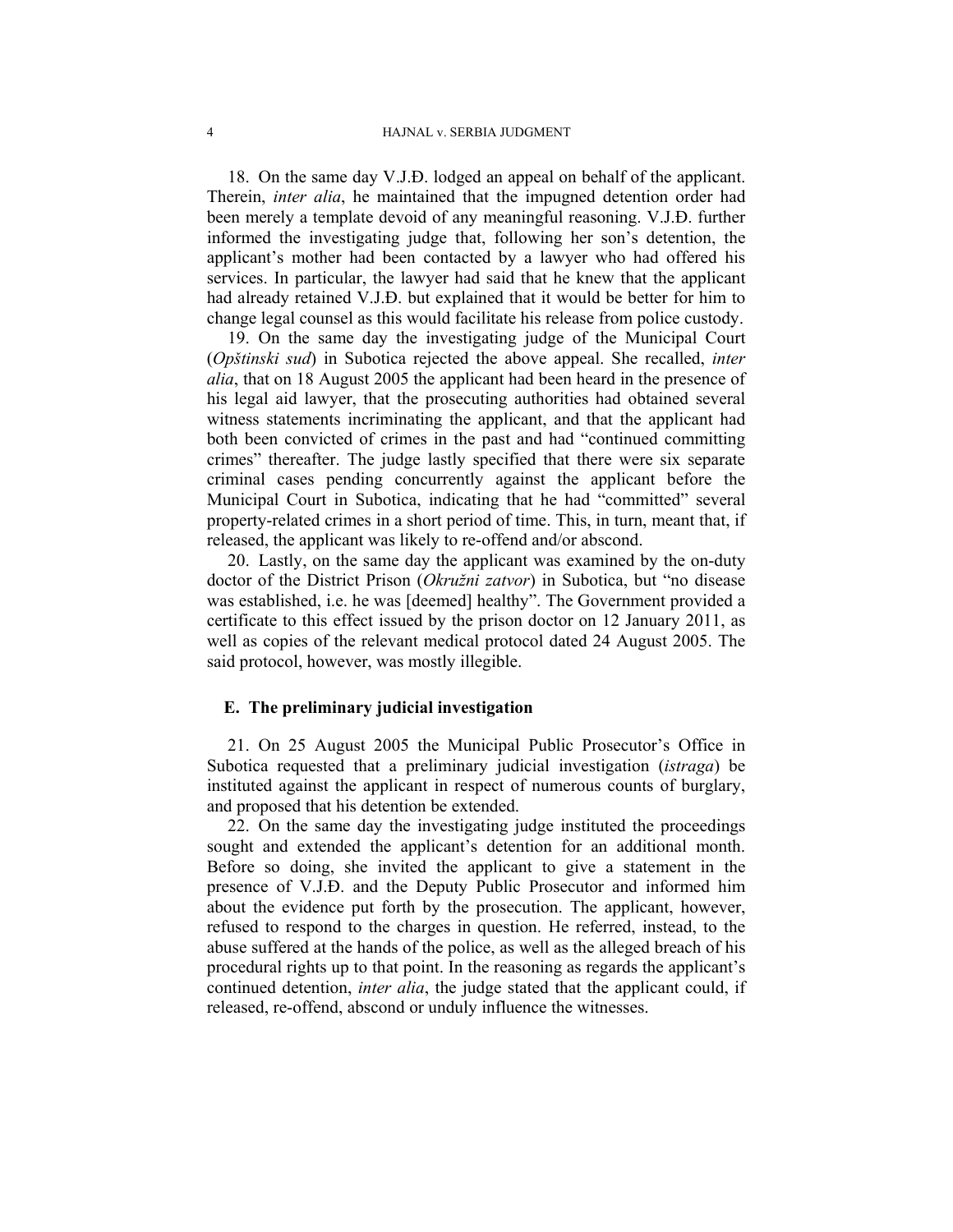23. On 26 August 2005 the applicant's continued detention was confirmed by the three-judge panel of the Municipal Court, which fully accepted the reasoning of the investigating judge.

24. On 30 August 2005 the Municipal Court's three-judge panel confirmed the investigating judge's decision to institute a preliminary judicial investigation.

25. In the following weeks the investigating judge heard many witnesses, including witnesses Đ.D. and P.D. On 1 September 2005 the former stated that his head had been slammed against the wall by the police in order to elicit his statement, whilst the latter recounted that he too had been threatened by the police with a baseball bat and for the same purpose.

# **F. The applicant's indictment and the subsequent criminal proceedings**

26. On 16 September 2005 the Municipal Public Prosecutor's Office indicted (*optužilo*) the applicant for the crimes in question.

27. On 4 October 2005 V.J.Đ. filed a formal objection against the indictment (*podneo prigovor protiv optužnice*), but on 6 October 2005 the three-judge panel of the Municipal Court rejected this objection.

28. On 21 November 2005 V.J.Đ. informed the Municipal Court that the applicant had recently been photographed by the police in prison. He requested clarification as to what had been the legal basis for this exercise, and expressed concern that the photograph could be used to unlawfully secure his client's identification in the course of future identity parades. The Government submitted that the applicant had been photographed only once, on 25 August 2005, upon admission to the prison, and, further, that this photograph had been used solely for the purpose of supplementing his prison identity papers (*lični list*).

29. On 7 December 2005 V.J.Đ. wrote again to the Municipal Court, stating that on 26 August 2005, 18 November 2005 and 6 December 2005 he had visited the applicant in prison, and that each time prison staff had been present during their conversations. Indeed, they had been close enough to be able to both hear and see everything. V.J.Đ. requested an explanation as to why the applicant had not been entitled to unsupervised communication with his counsel. As it subsequently transpired, on 26 August 2005 the Municipal Court had issued a standing permit (*stalna dozvola*) to V.J.Đ., authorising him to visit the applicant in prison. The said permit stated that visits could last up to 30 minutes and take place under the supervision, i.e. in the presence, of an official to be designated by the prison governor. The Government maintained that the supervision in question meant visual observation only, not listening to the conversations between the applicant and his lawyer.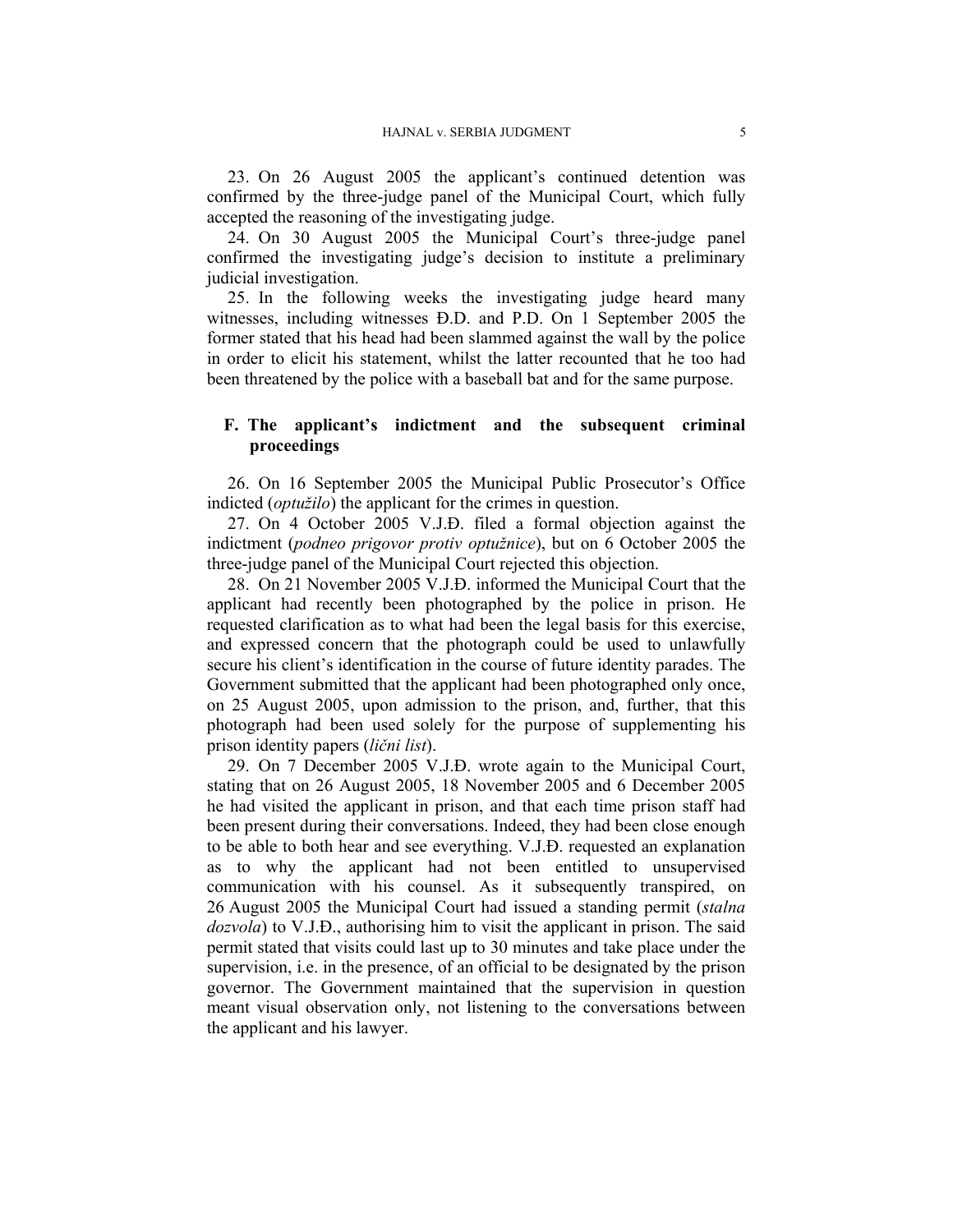30. Between 9 December 2005 and 21 March 2006 four hearings were held or adjourned before the Municipal Court.

31. In the presence of the Deputy Public Prosecutor, the applicant described the abuse which he had suffered whilst in police custody, and gave a physical description of the officer who had engaged in his illtreatment on 17 August 2005. The applicant added that on this day he had sustained injuries to his legs and back, and had also been temporarily unable to hear on his left ear. Upon release the applicant went to a local hospital but was denied treatment because he had forgotten to bring his medical insurance card. When the applicant returned with this card, however, the hospital staff told him "to come back tomorrow". On 18 August 2005, having been beaten by the officers once again, the applicant asked for V.J.Đ. to be informed of his arrest, but officer D.M. refused to do so. Officer M.V. was also present. The applicant explained that he had, ultimately, been coerced into signing a statement already prepared by the police without his participation. At one point, N.D., his police-appointed lawyer, appeared in the interrogation room merely in order to stamp and sign the same statement. As regards the charges against him, the applicant specifically denied some of them whilst in respect of others he refused to answer questions.

32. Officer D.M. stated that the minutes of 17 and 18 August 2005 were accurate, that he had not personally seen the applicant being abused or even heard anything to that effect. The officer also had no recollection as to whether the applicant had been duly summoned to appear before the police, but recalled that the applicant had constantly moved around, which was why he had been difficult to find.

33. Officer M.V. noted that he had not taken part in the interrogation of 17 August 2005, and had only a vague recollection of the interrogation which had taken place the next day. In particular, he remembered that the applicant had said that he did not want to retain V.J.Đ. as his counsel since the latter had always advised him to give no statements to the police and he had already had enough of the repeated arrests and interrogations. M.V. had no information to offer as to whether the applicant had been duly summoned to appear before the police, but recalled that the applicant's police-appointed lawyer had been present throughout the interrogation. Finally, M.V. affirmed that the applicant's statement was accurately recorded in the minutes of his interrogation, and added that he had personally informed the applicant of their content before he signed them.

34. More than a dozen witnesses were subsequently heard before the Municipal Court, some of whom confirmed that they had "bought merchandise" from the applicant. Witness R.K. further stated, *inter alia*, that in August of 2005 he had seen several persons fleeing a crime scene in a red car.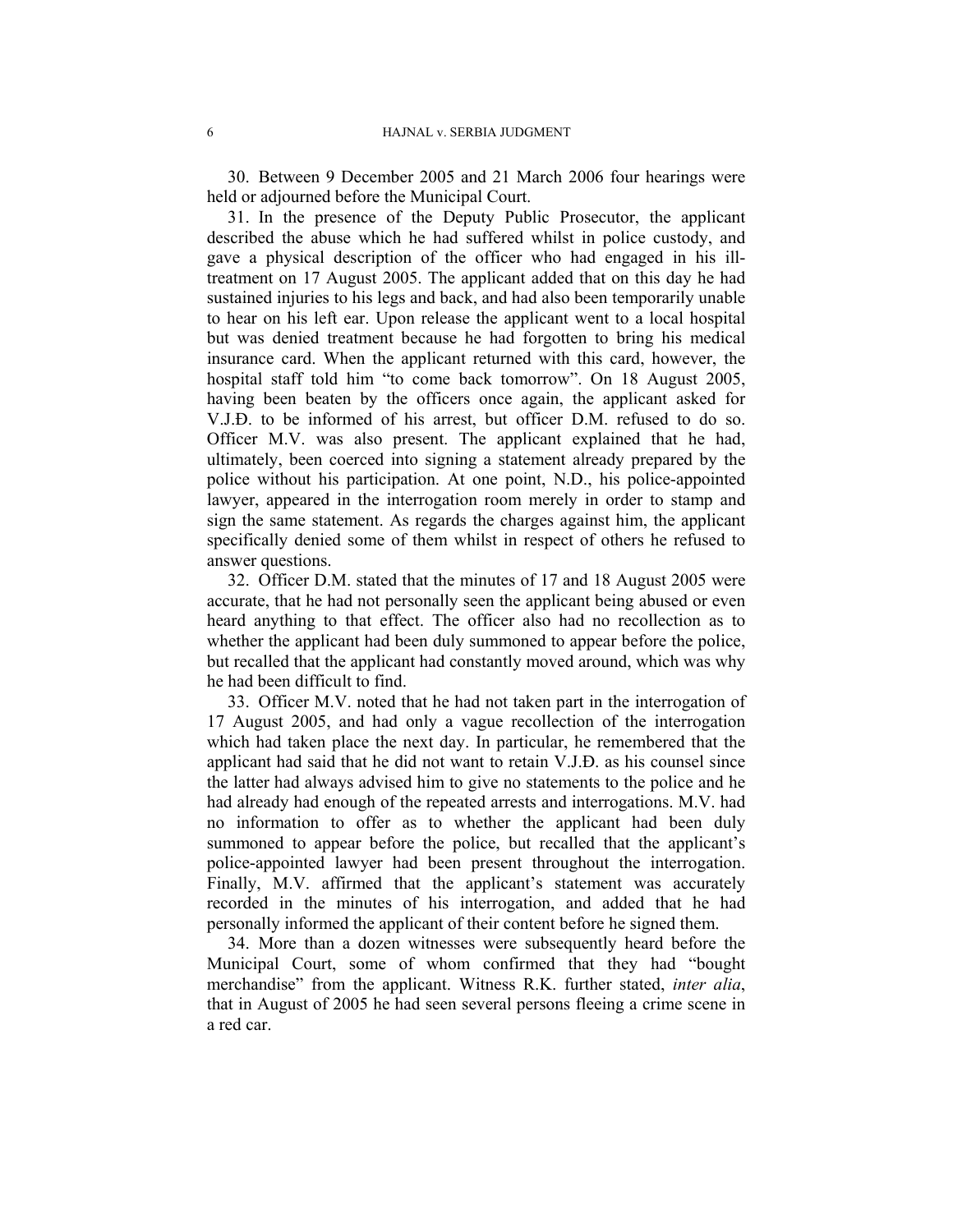35. Witness L.K., however, stated that the police had beaten him with a baseball bat in order to force him to confess to a number of crimes, as well as to incriminate the applicant. In support of this allegation he provided the Municipal Court with a copy of a medical certificate documenting his injuries of 18 August 2005.

36. Witness Đ.D. stated that he had accompanied the applicant from the police station to the hospital, on which occasion he had seen that the applicant had been injured and had been "walking with a limp" (see paragraphs 8 and 31 above).

37. Witness N.D. stated that he had been invited by the police to act as the applicant's legal aid lawyer on 18 August 2005. Prior to the interrogation, he had had a conversation with the applicant who had informed him that he had already retained legal counsel. The applicant was nevertheless willing to accept N.D. as his lawyer on that occasion only and in order to be released (*da idem odavde*). The applicant then confessed, in some detail, to the crimes in question. N.D. admitted that he had not inspected the case-file since the applicant had refused to communicate with him as regards the substance of the charges at issue, re-affirming that he had already retained a lawyer for this purpose. N.D. added that the applicant had had no visible injuries at that time, and that he had warned the applicant that the confession given to the police would be used as evidence against him. Officer M.V. interrogated the applicant. He did so by posing questions concerning specific places, burglaries and stores. N.D. lastly noted that he had not seen in his 33 years of practice a confession such as the applicant's, and had therefore asked the applicant whether he was "protecting anyone". The applicant had maintained that he was not.

38. Witness M.D. denied any connection to the applicant, but stated that he too had been physically abused by the police on a number of occasions. M.D. also provided a medical certificate in this regard.

39. On 22 March 2006 the Municipal Court decided to exclude the applicant's statement of 18 August 2005 from the case file. It explained, *inter alia*, that there was indeed evidence to the effect that the applicant had been repeatedly arrested without having first been properly summoned which, in and of itself, indicated a sort of police harassment aimed at obtaining his confession. Further, there was no doubt that the applicant had chosen V.J.Đ. as his legal counsel and had never revoked this authorisation. The police, nevertheless, questioned the applicant in his chosen counsel's absence, and appointed a legal aid lawyer for no apparent reason.

40. On 4 April 2006 the District Court (*Okružni sud*) in Subotica quashed this decision and declared the applicant's statement of 18 August 2005 legally valid. It noted that, as indicated in the minutes of the same date, the applicant had specifically said that he did not want V.J.Đ. to act as his legal counsel. The issue of whether the applicant was duly summoned was irrelevant, and the conditions for the appointment of a legal aid lawyer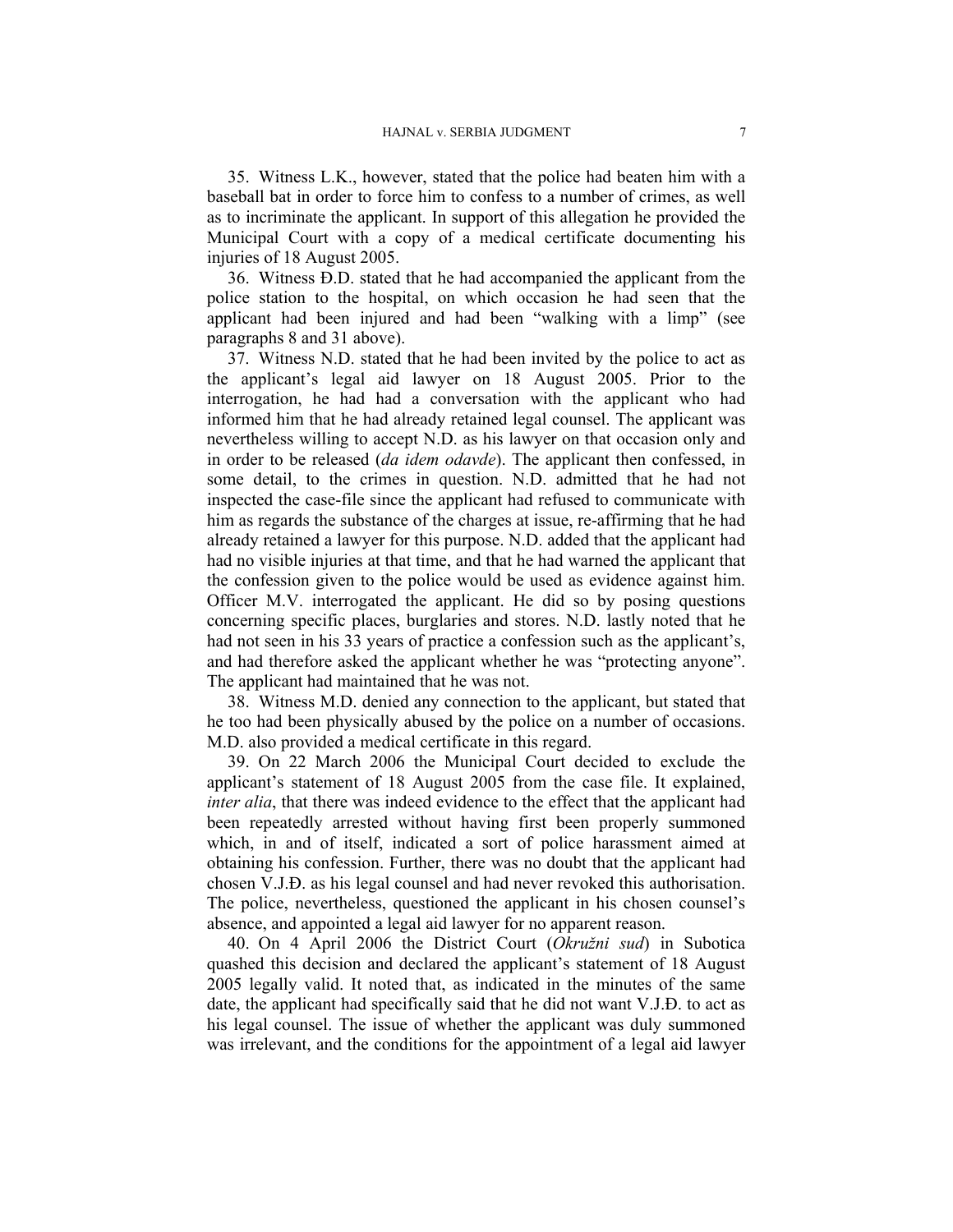were clearly fulfilled. The applicant was also properly advised of his procedural rights.

41. On 10 April 2006 officer Z.T. stated that on 8 August 2005 he had indentified a red car, which had apparently been seen leaving the crime scene, and had arrested the four or five persons whom he and his colleague had found in or around it. These persons were subsequently taken by other officers to the police station.

42. On 13 April 2006 the Municipal Court heard the parties' closing arguments, found the applicant guilty of having, effectively, committed eleven burglaries, i.e. ten between 15 June 2005 and 7 August 2005 and one on 8 August 2005, and sentenced him to one and a half years' imprisonment for a single crime of "extended burglary" (*jedno produženo krivično delo teške krađe*). The Municipal Court further observed that there were six separate criminal cases pending concurrently against the applicant and considered this as an aggravating circumstance in sentencing. The applicant's detention was prolonged until the judgment in his case became final. The Municipal Court also noted that, in the meantime, it had already reviewed and extended the applicant's detention on 16 September 2005, 13 October 2005, 12 September 2005 and 14 February 2006, and that each time its decisions had been confirmed by the District Court on appeal. As regards the applicant's conviction concerning the burglaries committed between 15 June 2005 and 7 August 2005, the Municipal Court took note of the applicant's confession of 18 August 2005, recalled that he had been found in possession of stolen property, and emphasised that several witnesses had confirmed that they had bought such property from the applicant. Concerning the burglary of 8 August 2005 the Municipal Court relied on the applicant's confession of the same date and the statements given by witnesses R.K and Z.T. Testimony indicating that certain witnesses had been ill-treated by the police in order to incriminate the applicant was either dismissed as irrelevant or simply ignored.

43. On 23 May 2006 the Municipal Public Prosecutor's Office lodged an appeal, seeking a harsher sentence.

44. On 29 May 2006 and 7 June 2006 V.J.Đ. filed an appeal on behalf of the applicant, noting, *inter alia*, that: (i) his statement of 18 August 2005 had been obtained as a result of police brutality and in the absence of his chosen counsel, there being no other evidence which could have warranted a conviction; (ii) the police-appointed lawyer had never offered any genuine legal representation to the applicant and had instead been there to assist the police in their interrogation; (iii) the applicant's complaints of ill-treatment had simply been ignored by the Municipal Public Prosecutor's Office; (iv) the prison staff had not allowed the applicant free communication with his chosen counsel; (v) the six separate criminal proceedings which had been *pending* concurrently against the applicant could not lawfully have been taken into account as an aggravating circumstance, but that since they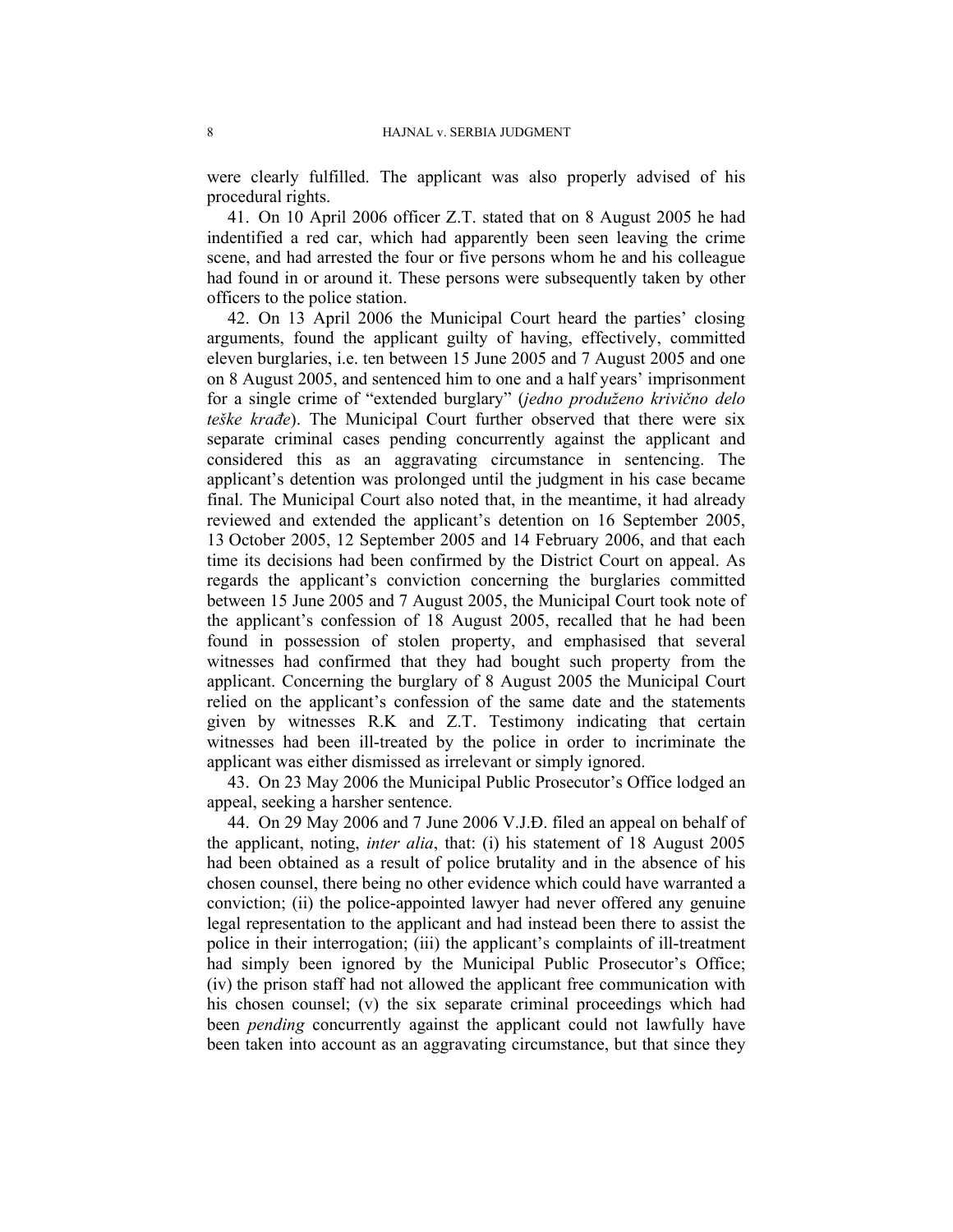were this amounted to an implied breach of the applicant's right to be presumed innocent.

45. On 27 June 2006 the District Court rejected the appeals lodged by the parties.

46. On 25 July 2006 V.J.Đ. filed an appeal on points of law (*zahtev za vanredno ispitivanje zakonitosti pravosnažne presude*) on behalf of the applicant, re-stating his submissions made earlier.

47. On 15 November 2006, however, the Supreme Court (*Vrhovni sud*) rejected this appeal.

48. On 23 February 2007, having served his sentence imposed by the Municipal Court, the applicant was released from the District Prison in Novi Sad.

### II. RELEVANT DOMESTIC LAW

**A. The Criminal Code of the Republic of Serbia 1977 (Krivični zakon Republike Srbije; published in the Official Gazette of the Socialist Republic of Serbia nos. 26/77, 28/77, 43/77, 20/79, 24/84, 39/86, 51/87, 6/89 and 42/89, as well as in the Official Gazette of the Republic of Serbia - OG RS - nos. 16/90, 21/90, 26/91, 75/91, 9/92, 49/92, 51/92, 23/93, 67/93, 47/94, 17/95, 44/98, 10/02, 11/02, 80/02, 39/03 and 67/03)** 

# 49. Article 65 of this Code reads as follows:

"(1) Whoever acting in an official capacity uses force or threats or other inadmissible means ... with intent to extort a confession or another statement from an accused, a witness, an expert witness or another person, shall be punished with imprisonment of from three months to five years.

(2) If the extortion of a confession or a statement is aggravated by extreme violence or if the extortion of a statement results in particularly serious consequences for the accused in the criminal proceedings, the offender shall be punished by a minimum of three years' imprisonment."

# **B. The Code of Criminal Procedure 2001 (Zakonik o krivičnom postupku, published in the Official Gazette of the Federal Republic of Yugoslavia – OG FRY – nos. 70/01 and 68/02, as well as in OG RS nos. 58/04, 85/05, 115/05 and 46/06)**

50. Article 3 provides, *inter alia*, that all State bodies and agencies shall respect the right of all persons to be presumed innocent unless and until their guilt has been established by a final court decision.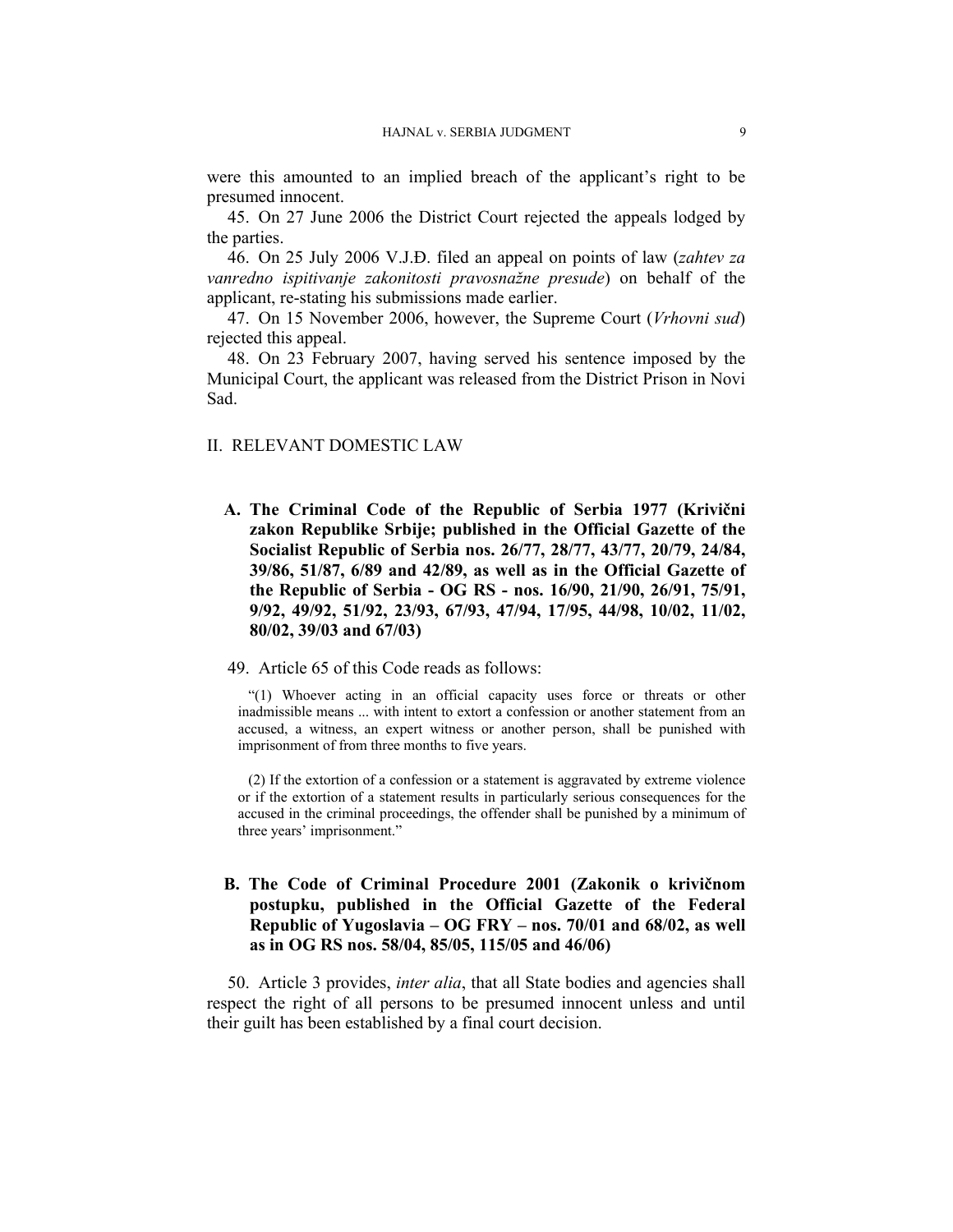51. Article 4 § 1 provides, *inter alia*, that a suspect, when first questioned, shall be informed of the charges and evidence against him.

52. Article 12 prohibits, *inter alia*, any and all violence aimed at extorting a confession or a statement from the suspect and/or the accused, or indeed any other person involved in the proceedings.

53. Articles 18 § 2 and 178 provide that a court decision may not be based on evidence obtained in breach of domestic legislation, or in violation of ratified international treaties, and that any such evidence must be excluded from the case file.

54. Articles 19, 20, 46 and 235, read in conjunction, provide, *inter alia*, that formal criminal proceedings (*krivični postupak*) may be instituted at the request of an authorised prosecutor. In respect of crimes subject to prosecution *ex officio*, such as the one at issue in the present case, the authorised prosecutor is the Public Prosecutor personally. The latter's authority to decide whether to press charges, however, is bound by the principle of legality which requires that he must act whenever there is a reasonable suspicion that a crime subject to prosecution *ex officio* has been committed. It makes no difference whether the Public Prosecutor has learnt of the incident from a criminal complaint filed by the victim or another person, or indeed even if he has only heard rumours to that effect.

55. Article 224 provides, *inter alia*, that a criminal complaint may be filed in writing or orally with the competent Public Prosecutor, as well as that a court of law, should it receive a complaint of this sort, shall immediately forward it to the competent Public Prosecutor.

56. Article 61 provides that should the Public Prosecutor decide that there is no basis to press charges, he must inform the victim of this decision, who shall then have the right to take over the prosecution of the case on his own behalf, in the capacity of a "subsidiary prosecutor".

57. Articles 5 § 2, 142, 144 § 1, 227 and 229, taken together, provide, *inter alia*, that a suspect may be arrested by the police, without an attempt to be summoned first, if: (i) he is in hiding or there is a danger of him absconding; (ii) there are circumstances indicating that he may tamper with evidence or influence witnesses and/or other participants in the criminal proceedings; and (iii) there are grounds to believe that he may re-offend. The suspect must, however, then either be brought before an investigating judge, within, in principle, a maximum of eight hours, or be formally detained by the police, which detention cannot exceed forty-eight hours. In the latter case, the suspect must be served with the provisional detention order within two hours as of his arrest and may lodge an appeal against it with the investigating judge who shall have to decide upon it within another four hours. Should the appeal be rejected and after the forty-eight hours have expired, the suspect shall either be released or brought to the investigating judge for questioning. The investigating judge shall have the power to order the suspect's detention for up to one month.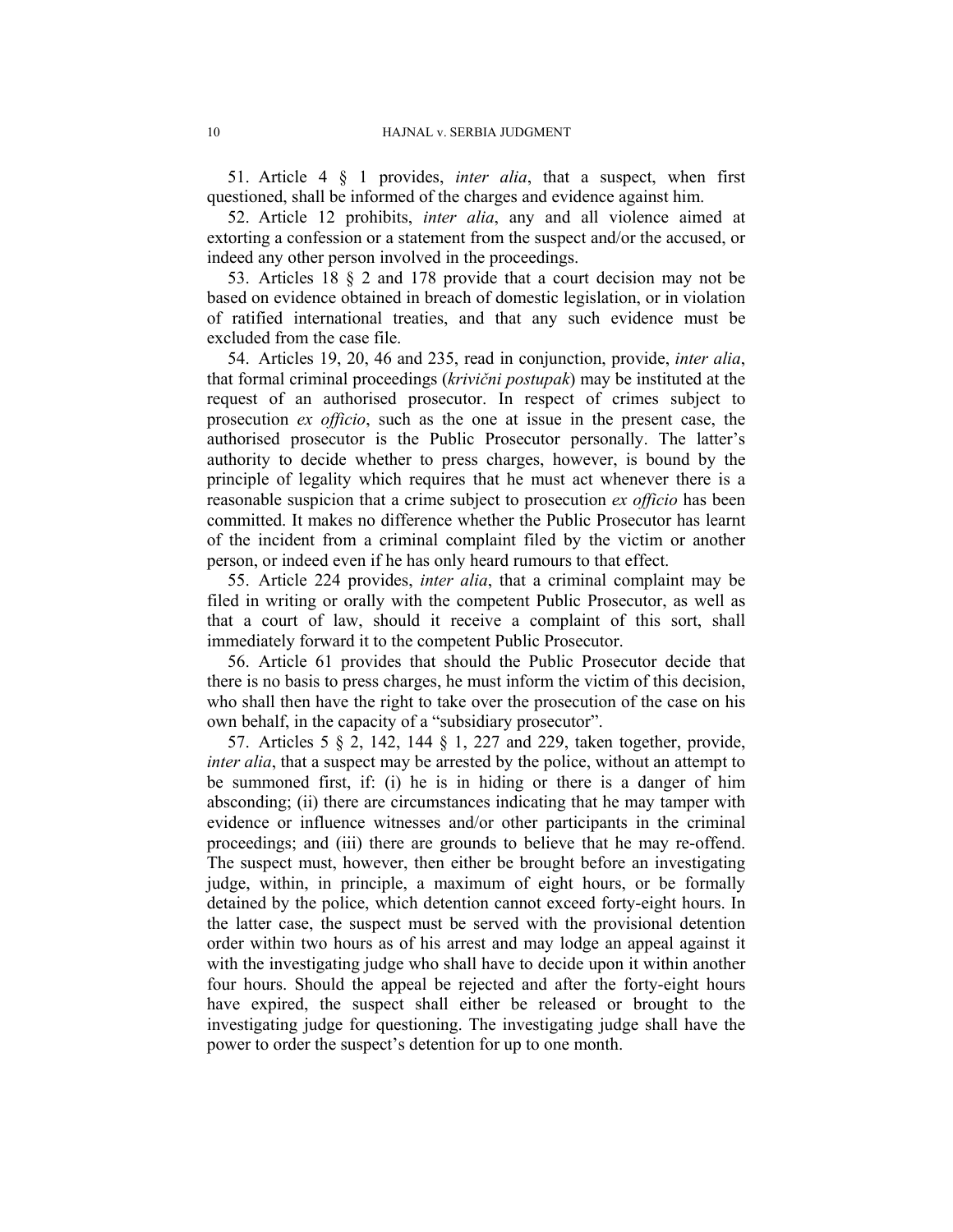58. Articles 5 § 1, 71, 72, 226 §§ 8 and 9, 227 § 2 and 228 § 1, read in conjunction, provide, *inter alia*, that a person arrested by the police shall have the right to remain silent, as well as the right to be heard in the presence of his chosen counsel, or, in the absence thereof and depending on the seriousness of the charges, be provided with a legal aid attorney paid for by the State. If the arrested person's interrogation has been carried out in accordance with the law, his statement given on this occasion may be used as evidence in the subsequent criminal proceedings.

59. Articles 228 § 1, 229 § 5 and 226 § 8, taken together, further provide that, *inter alia*, the person arrested by the police shall have the right to contact his lawyer, directly or through family members, including by means of a telephone.

60. Article 177 §§ 1 and 4 provides, *inter alia*, that a person arrested by the police shall be entitled to read the minutes of his interrogation before he signs them, or have those minutes read to him. Should the person in question be illiterate, he shall be allowed to use his right hand index fingerprint instead of a signature.

61. Article 228 § 7 provides, *inter alia*, that the suspect shall be entitled to request that his medical examination be ordered by the investigating judge. The investigating judge's decision to this effect, as well as the medical doctor's subsequent opinion, shall be included in the case file.

62. Article 75 §§ 2 and 5 provides that a defendant, whilst in detention, shall have the right to confidential communication with his legal counsel. This communication may be supervised only during the pre-indictment stage of the proceedings, and even then only by means of visual, not audio, monitoring.

63. Article 193 provides that the costs of criminal proceedings shall include, *inter alia*, the defence counsel's fees, whilst Article 196 § 1 states that should the court find the defendant guilty it shall order him to reimburse all costs.

64. Article 225 § 4 provides that general complaints (*pritužbe*) concerning the conduct of police operations may be filed with the competent Public Prosecutor.

65. Article 560 § 1 (3) provides, *inter alia*, that a person who due to an unlawful action undertaken by a State body or an error on its part has been deprived of his liberty in the absence of proper legal basis (*neosnovano*) shall be entitled to recover any damages suffered.

# **C. The Amendments to the Code of Criminal Procedure 2001 adopted in 2009 (Zakon o izmenama i dopunama Zakonika o krivičnom postupku, published in OG RS no. 72/09)**

66. In accordance with Article 414 of the Code of Criminal Procedure 2001, as amended in September 2009, the re-opening of a criminal trial may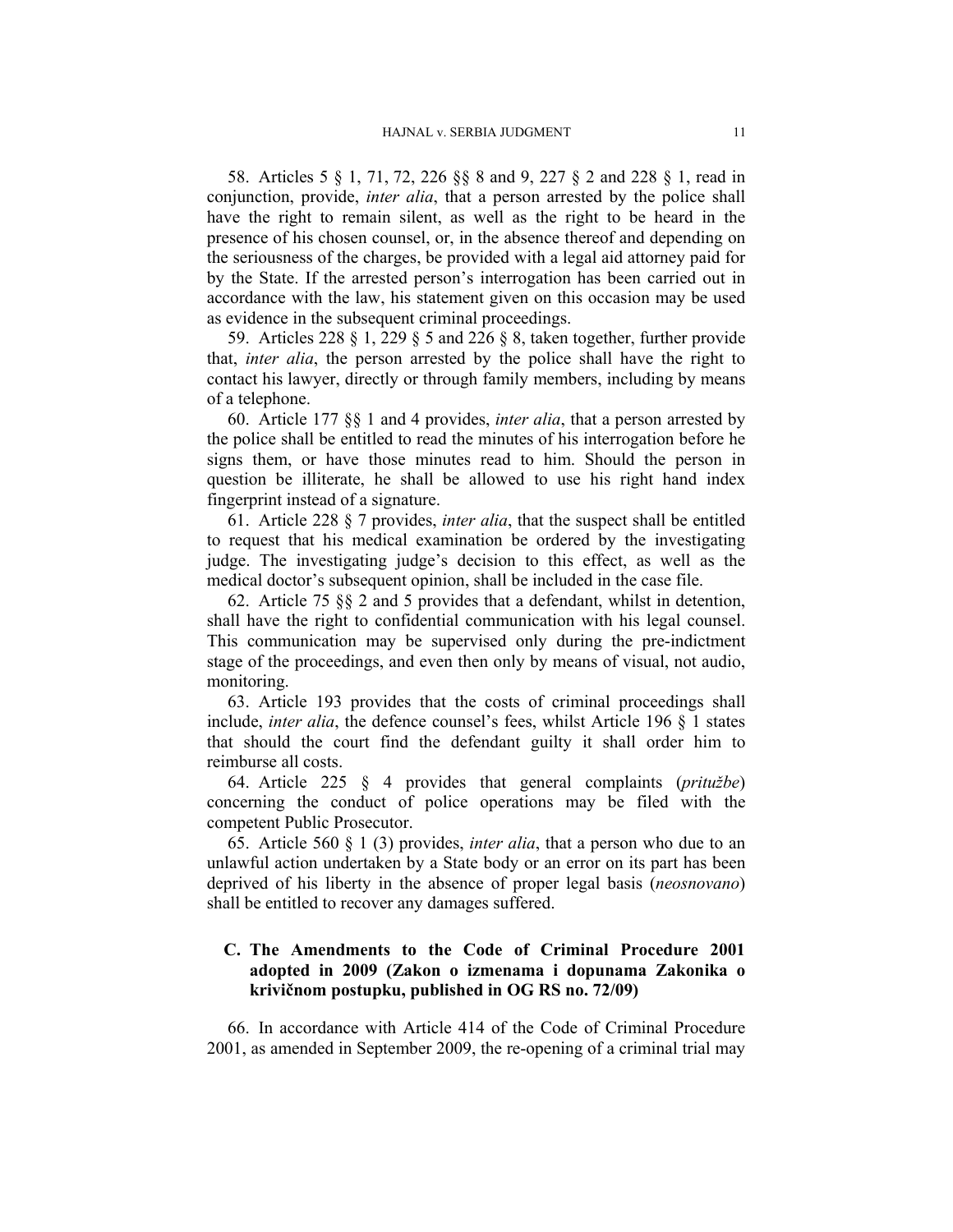be sought where the Constitutional Court or an international court has found that the convicted person's rights have been breached in the trial.

# **D. The Obligations Act (Zakon o obligacionim odnosima, published in the Official Gazette of the Socialist Federal Republic of Yugoslavia nos. 29/78, 39/85, 45/89 and 57/89, as well as in OG FRY no. 31/93)**

67. Articles 157, 199 and 200 of the Obligations Act, taken together, provide, *inter alia*, that anyone who has suffered fear, physical pain or mental anguish as a consequence of a breach of his reputation, personal integrity, liberty or of his other personal rights (*prava ličnosti*) shall be entitled to seek injunctive relief, sue for financial compensation and request other forms of redress "which might be capable" of affording adequate nonpecuniary satisfaction (see, for instance, judgment no. 3879/03 adopted by the First Municipal Court in Belgrade on 29 April 2004, which has, in its relevant part, been upheld by the Supreme Court on 25 May 2006, awarding compensation for, *inter alia*, an implied breach of the presumption of innocence under Article 200; see also judgment no. 2939/01 rendered by the Municipal Court in Šabac on 20 February 2002, which was ultimately confirmed by the Supreme Court on 21 April 2004, ordering the cessation of discriminatory treatment and the publication of an apology under Articles 157 and 199).

68. Article 172 § 1 provides that a legal entity (*pravno lice*), which includes the State, shall be liable for any damage caused by one of "its bodies" to a "third person". This provision includes State liability for any judicial or police misconduct and/or malfeasance (see, for example, the judgments of the Supreme Court of 10 November 2002, Rev. 6203/02, and 10 April 2003, Rev. no. 1118/03).

# **E. Domestic case-law referred to by the Government**

69. The Government provided the Court with case-law indicating that a plaintiff complaining about the lawfulness of his detention, as well as the related issues concerning his private life, including the unlawful taking of photographs, had been able to obtain redress before the domestic courts. Specifically, on 21 February 2006 the Municipal Court in Novi Sad, *inter alia*, applied Article 200 of the Obligations Act, recognised the alleged breaches of Articles 5 and 8 of the Convention, and ordered the respondent State to pay the plaintiff a specified amount of compensation (Pbr. 1848/05). On 8 November 2006 the District Court in Novi Sad upheld this judgment and increased the compensation awarded (Gž. br. 3293/06).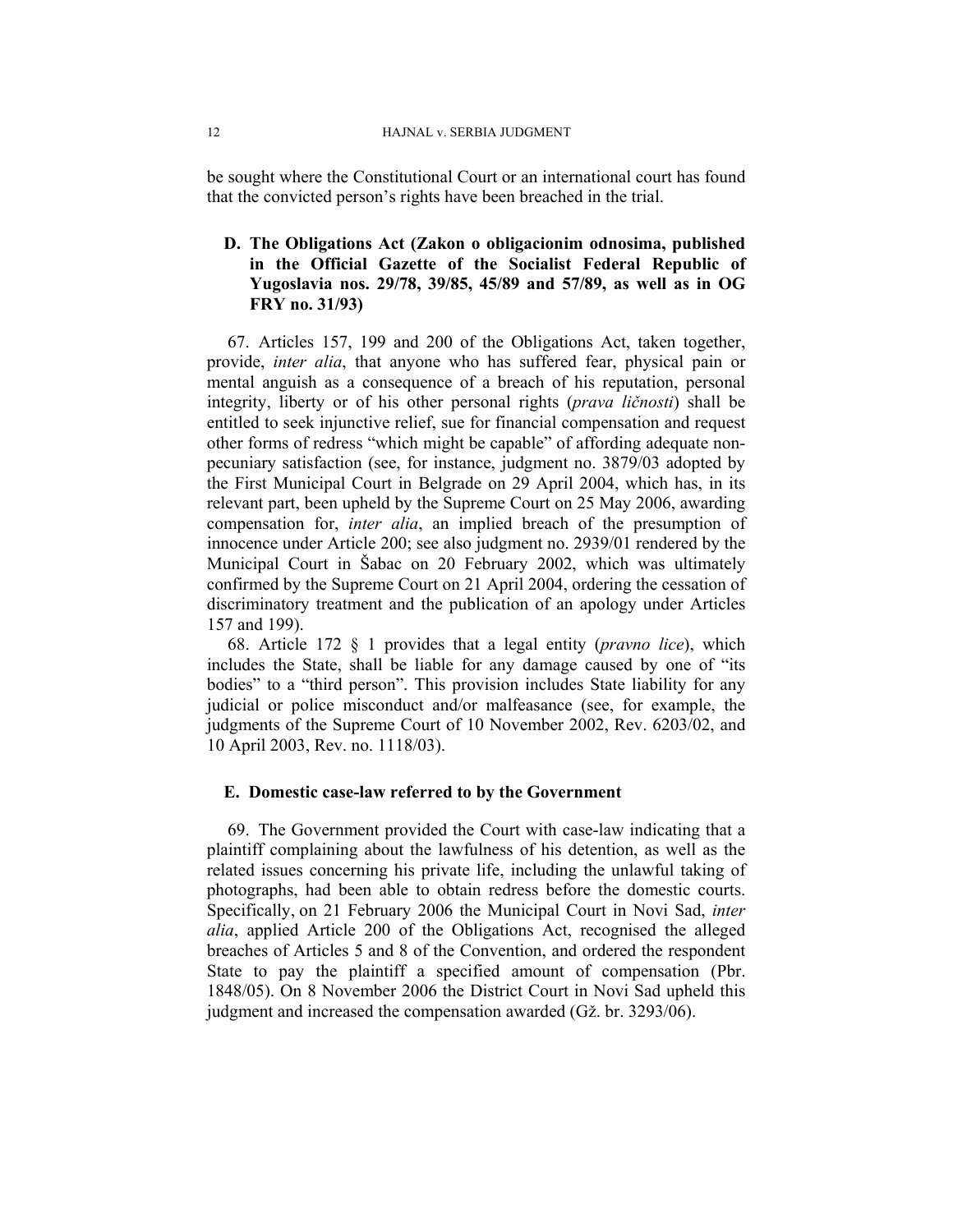#### III. RELEVANT INTERNATIONAL REPORTS

# **A. Report to the Government of Serbia and Montenegro on the visit to Serbia and Montenegro carried out by the European Committee for the Prevention of Torture and Inhuman or Degrading Treatment or Punishment ("the CPT") from 16 to 28 September 2004, made public on 18 May 2006.**

### 70. The relevant sections of this report read as follows:

"203. The CPT's delegation heard numerous allegations of deliberate physical illtreatment of persons deprived of their liberty by *the police* throughout Serbia. Some of the allegations concerned ill-treatment at the time of or immediately following apprehension, whereas others related to ill-treatment during police questioning and, more particularly, during interrogation by officers of the criminal police. Many detainees interviewed by the delegation alleged that they had been slapped, punched, kicked or beaten with batons during police custody. A number of allegations received included recent accounts of beatings on the palms of the hands or soles of the feet, the placing of a plastic bag over the detainee's head to cause temporary asphyxiation, or the infliction of electric shocks on different parts of the body. The ill-treatment alleged was in several cases of such a severity that it could well be considered to amount to torture.

... Further, in almost all of the police stations visited in Belgrade, the delegation found baseball bats and similar non-standard and unlabelled objects in offices used for interrogation purposes.

204. The information at the CPT's disposal suggests that persons suspected of a criminal offence run a significant risk of being ill-treated by the police in Serbia at the time of their apprehension and during the first hours in police custody. The number and severity of allegations of police ill-treatment received calls for urgent action by the national authorities ...

206. As regards fundamental safeguards against ill-treatment of persons deprived of their liberty by the police (e.g. the right to have the fact of one's detention notified to a close relative or third party; the rights of access to a lawyer and a doctor), at present their practical implementation leaves a lot to be desired; the CPT has made detailed recommendations in this area ..."

# **B. Report to the Government of Serbia on the visit to Serbia carried out by the CPT from 19 to 29 November 2007, made public on 14 January 2009**

### 71. The relevant sections of this report read as follows:

"13. The number of allegations of ill-treatment by the police heard by the CPT's delegation in the course of the 2007 visit was lower, and the ill-treatment alleged less severe, than during the Committee's first periodic visit in 2004.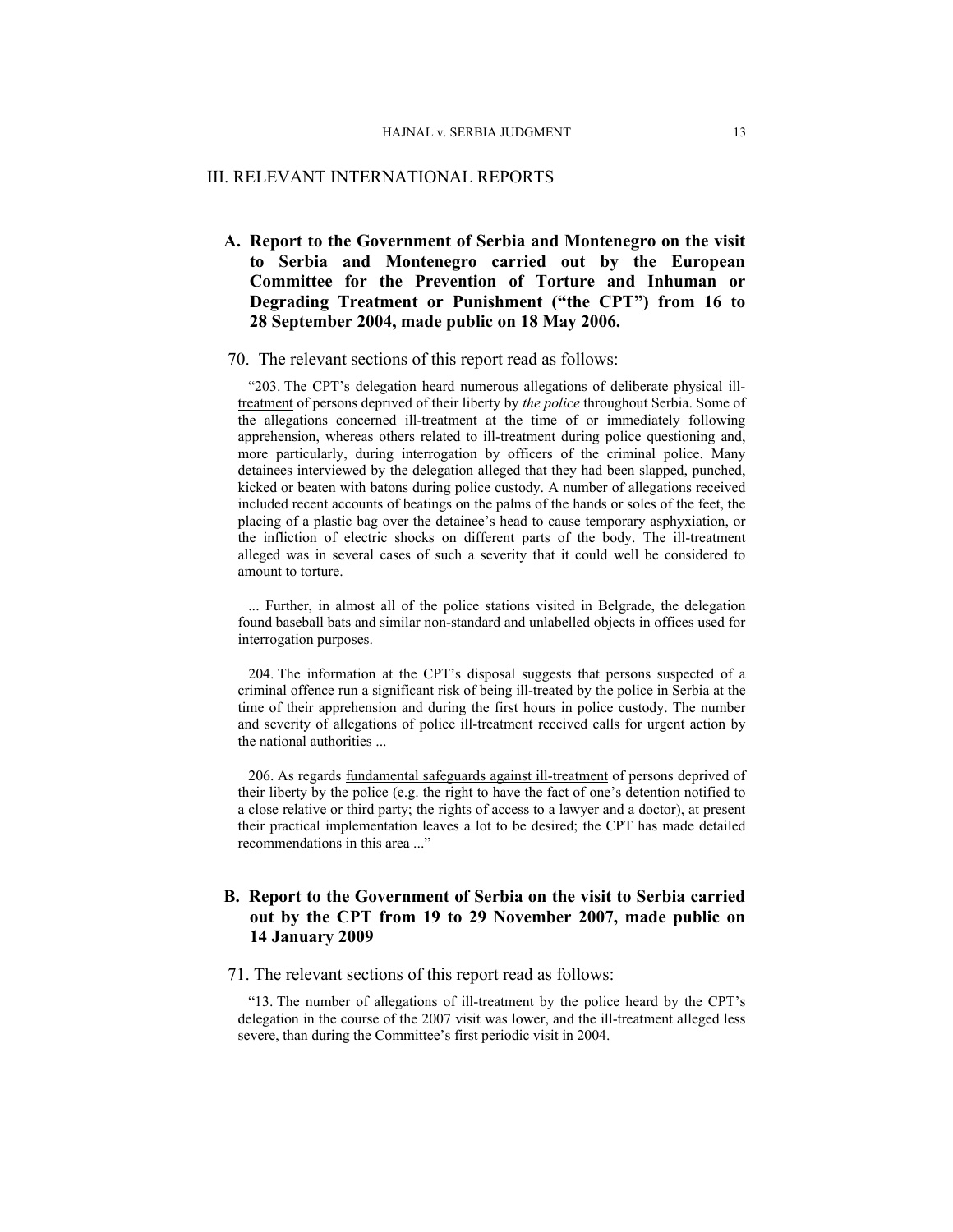That said, the delegation did receive a number of allegations of physical illtreatment (consisting of punches, kicks, truncheon blows, blows with a thick book or with a wet rolled newspaper, and handcuffing to fixed objects in a hyper-extended position) during questioning by criminal police officers, in order to obtain confessions or other information. It would appear that juveniles suspected of serious criminal offences are particularly exposed to physical violence. Further, the delegation received some accounts of verbal abuse and threats during questioning ...

14. Most of the allegations of ill-treatment related to periods some time before the delegation's visit; consequently, any injuries which might have been caused by the illtreatment alleged would almost certainly have healed in the meantime ...

15. It should also be noted that, in several police stations visited (e.g. in Bor, Inđija, Kovin, Petrovac na Mlavi, Negotin and Ruma), the delegation again found – in offices used for police interviews – various non-standard issue items (such as baseball bats, iron rods, wooden sticks, thick metal cables, etc). **The CPT reiterates its recommendation that any non-standard issue objects be immediately removed from all police premises where persons may be held or questioned. Any such items seized during criminal investigations should be entered in a separate register, properly labelled (identifying the case to which they refer) and kept in a dedicated store.** 

...

19. As stressed by the CPT in the report on its first visit to Serbia, it is axiomatic that judges must take appropriate action when there are indications that ill-treatment by the police may have occurred. In this connection, it should be noted that some persons interviewed during the 2007 visit alleged that the investigating judges before whom they had been brought with a view to being remanded in custody ignored their complaints of police misconduct ..."

# THE LAW

### I. ALLEGED VIOLATION OF ARTICLE 3 OF THE CONVENTION

72. The applicant complained under Article 3 of the Convention about the police ill-treatment of 17 and 18 August 2005, as well as the respondent State's subsequent failure to conduct any investigation into these incidents.

73. Article 3 of the Convention reads as follows:

"No one shall be subjected to torture or to inhuman or degrading treatment or punishment."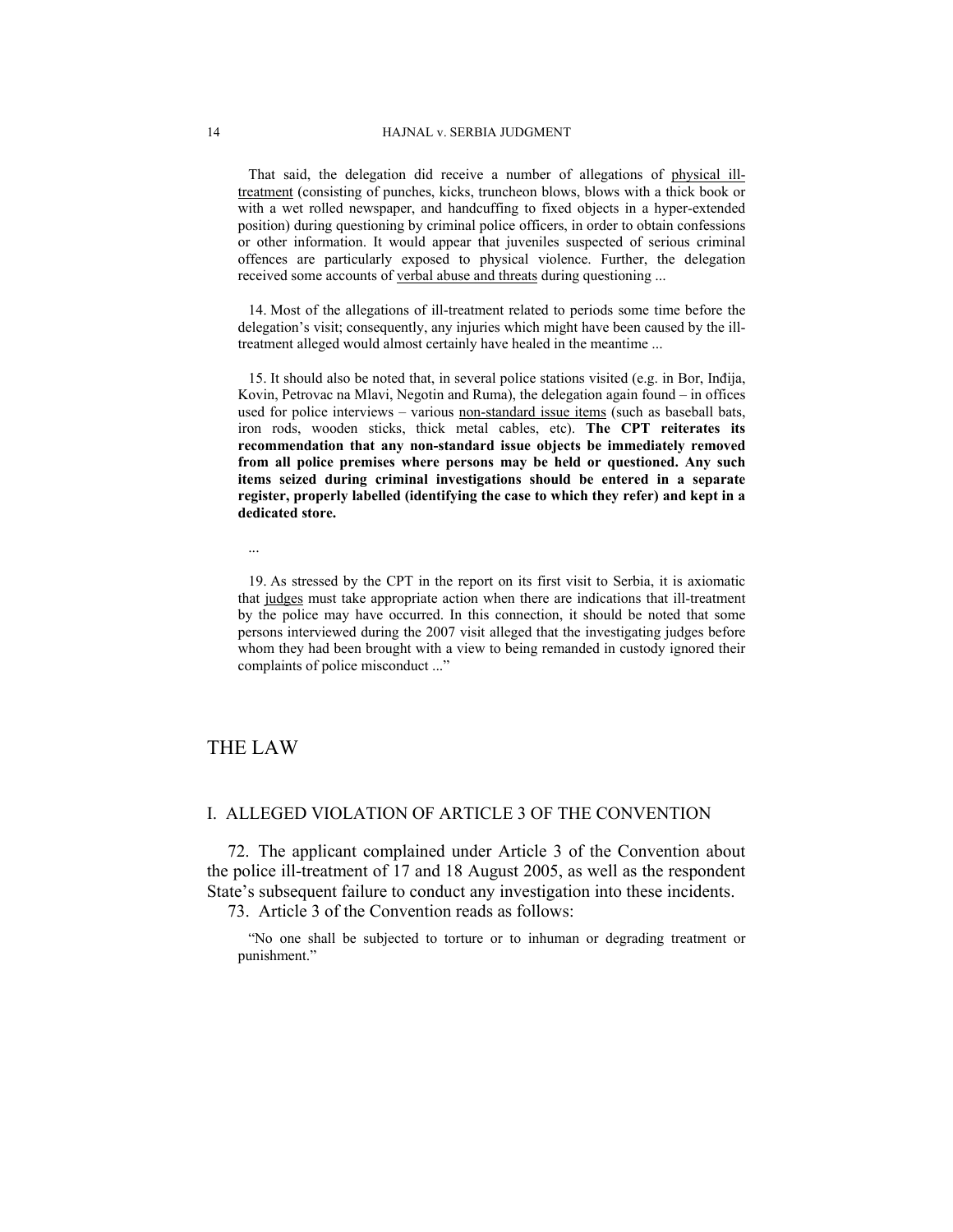### **A. Admissibility**

74. The Court notes that these complaints are not manifestly ill-founded within the meaning of Article 35  $\S$  3 (a) of the Convention. It further notes that they are not inadmissible on any other ground. They must therefore be declared admissible.

# **B. Merits**

# *1. The substantive aspect*

#### **(a) The parties' submissions**

75. The Government pointed out that there was no medical evidence to the effect that the alleged ill-treatment had occurred. In fact, there was nothing but the applicant's own allegations to this effect. It was further unclear as to why the applicant had not sought a medical examination on 18 August 2005, or indeed attempted to get in touch with V.J.Đ. after his release from police custody. Finally, the Government noted that the applicant had failed to request a medical examination in accordance with Article 228 § 7 of the Code of Criminal Procedure (see paragraph 61 above), and maintained that on 24 and 25 August 2005, which was when he had been admitted to the District Prison in Subotica and heard by the investigating judge, respectively, no injuries were apparent on his person (see paragraphs 20 and 22 above).

76. The applicant acknowledged that he had not managed to obtain medical evidence of the abuse in question, but argued that there was other, direct or indirect, evidence capable of proving his abuse at the hands of the police.

#### **(b) The relevant principles**

77. The Court reiterates that Article 3 of the Convention must be regarded as one of the most fundamental provisions of the Convention and as enshrining core values of the democratic societies making up the Council of Europe (see *Pretty v. the United Kingdom,* no. 2346/02, § 49, ECHR 2002-III). In contrast to the other provisions in the Convention, it is cast in absolute terms, without exception or proviso, or the possibility of derogation under Article 15 of the Convention (see, *inter alia*, *Chahal v. the United Kingdom*, judgment of 15 November 1996, § 79, *Reports of Judgments and Decisions* 1996-V).

78. According to the Court's settled case-law, ill-treatment must attain a minimum level of severity if it is to fall within the scope of Article 3. The assessment of this minimum level of severity is relative; it depends on all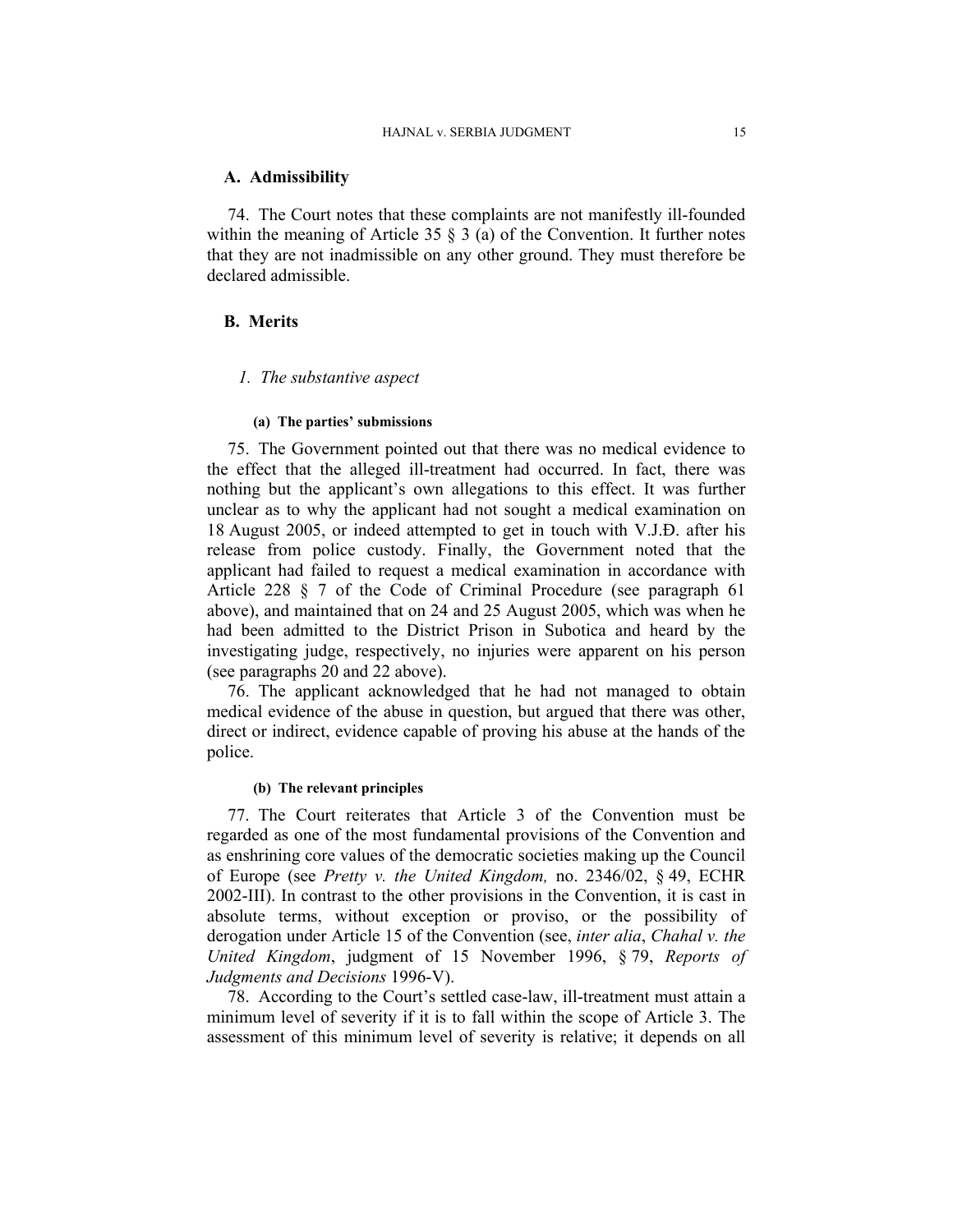the circumstances of the case, such as the duration of the treatment, its physical and mental effects and, in some cases, the sex, age and state of health of the victim (see, among other authorities, *Gäfgen v. Germany* [GC], no. 22978/05, § 88, ECHR 2010; *Price v. the United Kingdom,*  no.. 33394/96, § 24, ECHR 2001-VII; *Mouisel v. France*, no. 67263/01, § 37, ECHR 2002-IX; and *Jalloh v. Germany* [GC], no. 54810/00, § 67, 11 July 2006).

79. Treatment has been held by the Court to be "inhuman" because, *inter alia*, it was premeditated, was applied for hours at a stretch and caused either actual bodily injury or intense physical and mental suffering (see *Labita v. Italy* [GC], no. 26772/95, § 120, ECHR 2000-IV). Treatment has been considered "degrading" when it was such as to arouse in its victims feelings of fear, anguish and inferiority capable of humiliating and debasing them and possibly breaking their physical or moral resistance (see *Hurtado v. Switzerland*, 28 January 1994, opinion of the Commission, § 67, Series A no. 280, and *Wieser v. Austria*, no. 2293/03, § 36, 22 February 2007). Constant mental anxiety caused by the threat of physical violence and the anticipation of such, has likewise been deemed to go beyond the threshold of Article 3 (see *Rodić and Others v. Bosnia and Herzegovina*, no. 22893/05, § 73, 27 May 2008).

80. The Court emphasises that, in respect of a person deprived of his liberty, any recourse to physical force which has not been made strictly necessary by his own conduct diminishes human dignity and is in principle an infringement of the right set forth in Article 3 of the Convention. It reiterates that the requirements of an investigation and the undeniable difficulties inherent in the fight against crime cannot justify placing limits on the protection to be afforded in respect of the physical integrity of individuals (*Ribitsch v. Austria*, 4 December 1995, § 38, Series A no. 336; *Tomasi v. France*, 27 August 1992, § 115, Series A no. 241-A).

81. Persons in custody are in a vulnerable position and the authorities are under an obligation to account for their treatment. Where an individual is taken into police custody in good health but is found to be injured at the time of release, it is incumbent on the State to provide a plausible explanation of how those injuries were caused, failing which a clear issue arises under Article 3 of the Convention (see, among many other authorities, *Selmouni v. France* [GC], no. 25803/94, § 87, ECHR 1999-V).

82. In assessing evidence, the Court has generally applied the standard of proof "beyond reasonable doubt" (see *Ireland v. the United Kingdom*, 18 January 1978, § 161, Series A no. 25). However, such proof may follow from the coexistence of sufficiently strong, clear and concordant inferences or of similar unrebutted presumptions of fact (see, for example, *Salman v. Turkey* [GC], no. 21986/93, § 100, ECHR 2000-VII).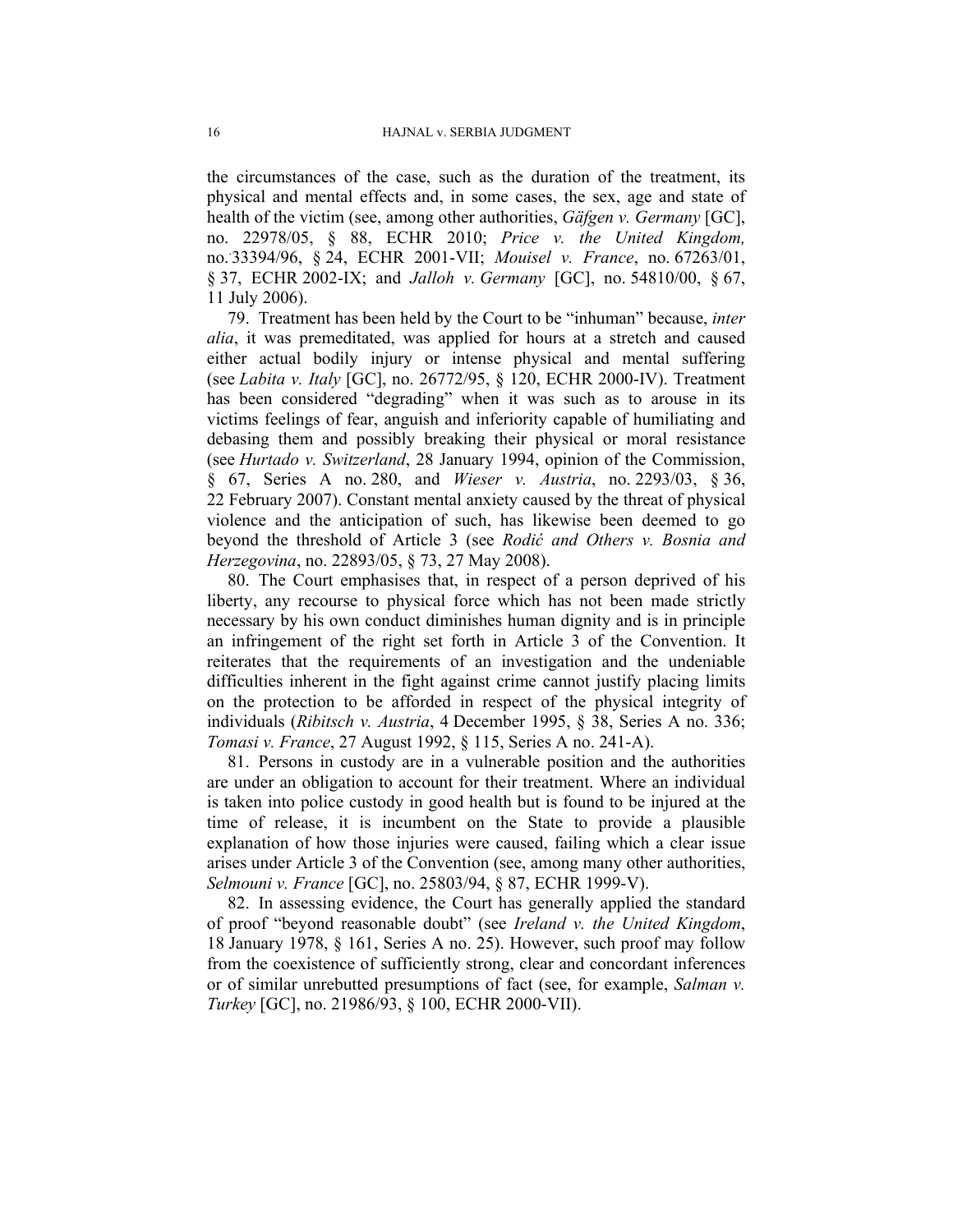#### **(c) The application of these principles to the present case**

83. The Court observes that there is no evidence that the applicant had sustained any injuries prior to his arrest on 17 August 2005, and that the Government have not suggested otherwise.

84. It further notes that both V.J.Đ., as the applicant's chosen counsel, and witness Đ.D. stated that they had seen the applicant after the interrogation of 17 August 2005 and had observed his injuries (see paragraphs 8 and 36 above; see also the applicant's statement in court as regards the injuries to his legs and back, as well as his ear, at paragraph 31 above).

85. Also, many other witnesses testified to the effect that they had themselves been ill-treated by the police, some of them in order to incriminate the applicant (see paragraphs 25, 35 and 38 above).

86. The applicant maintained that he had attempted to obtain a medical certificate of the injuries sustained on 17 August 2005, but was unable to do so for technical reasons (see paragraph 31 above). Witness Đ.D. confirmed that he had accompanied the applicant on this occasion (see paragraph 36 above).

87. The Government, for their part, contested that the applicant had been ill-treated at all, and hence offered no explanation for the injuries in question.

88. It is telling that on 17 August 2005 the applicant had declined to give a statement to the police, yet only a day later, on 18 August 2005, he allegedly decided of his own free will to confess to the numerous burglaries at issue (see paragraphs 7-10 and 11-15 above). It this respect the Court recalls the dubious circumstances concerning the appointment of the applicant's legal aid lawyer on 18 August 2005, as well as the issues concerning the applicant's ability to understand the minutes of his interrogations (see paragraphs 12-14, 31 and 37 above). In respect of the former, it is further noted that N.D., the applicant's police-appointed lawyer, had himself stated that, prior to the interrogation of 18 August 2005, he had had a conversation with the applicant who had said that he had already retained legal counsel. The applicant was nevertheless willing to accept him as his lawyer on that occasion only and "in order to be released". The applicant subsequently confessed to the crimes in question, and N.D. admitted that the applicant had refused to communicate with him as regards the substance of the charges at issue, re-affirming that he had already retained a lawyer for this purpose. N.D. lastly noted that he had not seen in his 33 years of practice a confession such as the applicant's, and had therefore asked him as to whether he was "protecting anyone" (see paragraph 37 above).

89. Even assuming that the applicant had indeed had no visible injuries on 24 and 25 August 2005, as argued by the Government (see paragraph 75 above), a week had elapsed since his interrogation in the police station,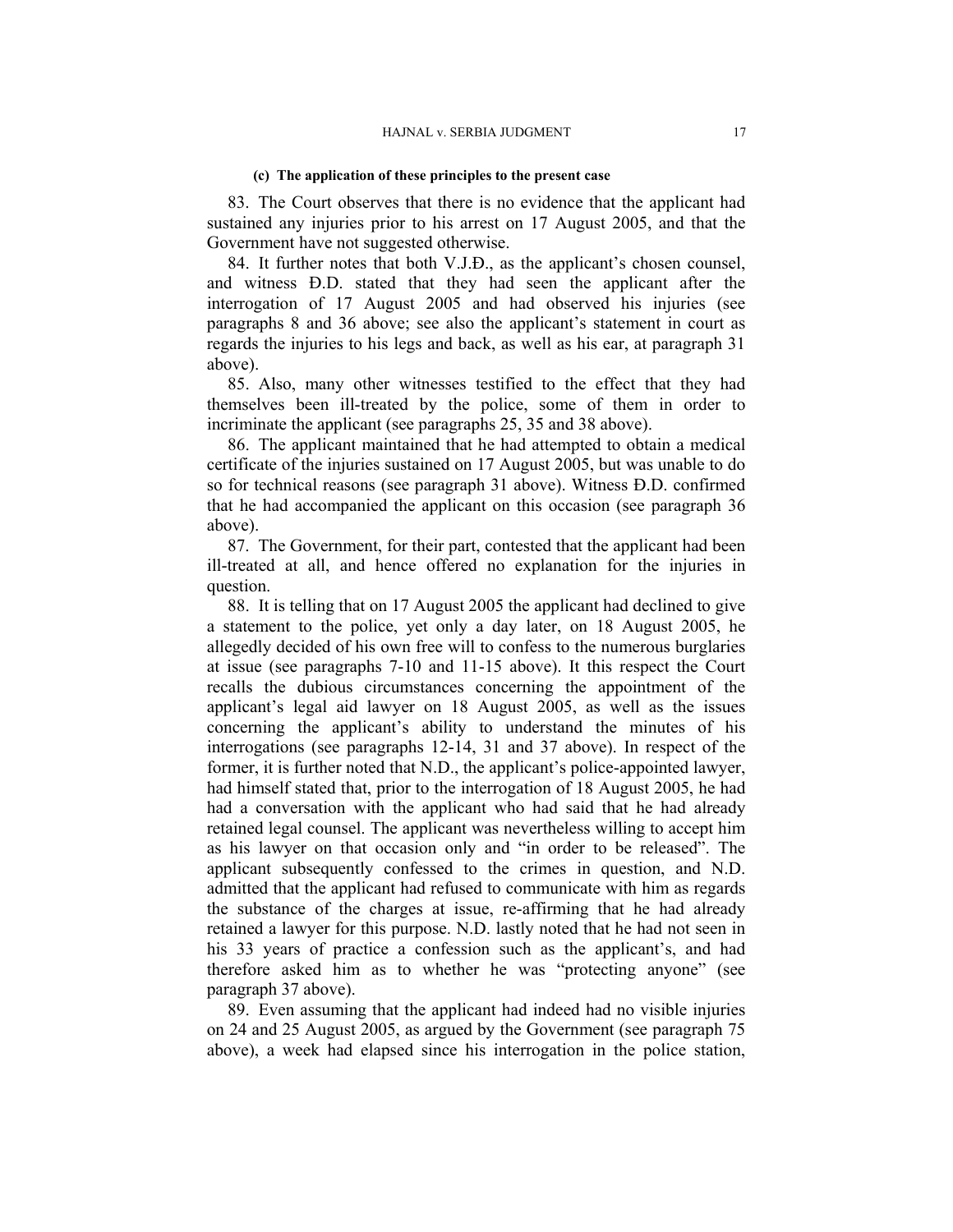meaning that, depending on their severity, the injuries could have healed in the interval. Of course, consequences of any intimidation, or indeed any other form of non-physical abuse, would in any event have left no visible trace.

90. The Court also notes that the CPT has, most pertinently, found that, at the relevant time, "in almost all of the police stations visited in Belgrade, the delegation [had] found baseball bats and similar non-standard and unlabelled objects in offices used for interrogation purposes" (see paragraph 70 above). It further held that the "information at ... [its] ... disposal suggest[ed] that persons suspected of a criminal offence r[an] a significant risk of being ill-treated by the police in Serbia at the time of their apprehension and during the first hours in police custody" (ibid.).

91. Finally, it is observed that there are no official records as to when the applicant was brought to the police station on either 17 or 18 August 2005. There are, instead, merely indications concerning the duration of his interrogations on those two days. In such circumstances it cannot be ruled out that the applicant had indeed spent approximately 10 and 12 hours in police custody, respectively (see paragraphs 9, 13 and 14 above; see also, *mutatis mutandis*, *Fedotov v. Russia*, no. 5140/02, § 78, 25 October 2005, albeit in the context of Article 5). The applicant also argued that he had been provided with no food during this time, which allegation was not contested by the Government (see paragraphs 10 and 15 above; see also, *mutatis mutandis*, *Ostrovar v. Moldova*, no. 35207/03, § 85, 13 September 2005).

92. In view of the above, the Court concludes that the applicant was physically abused on 17 August 2005 and was, at the very least, mentally coerced into giving his confession on 18 August 2005, events of those two days being inextricably linked to each other (see, *mutatis mutandis, Milanović v. Serbia*, no. 44614/07, § 78, 14 December 2010). Indeed, on 22 March 2006 the Municipal Court itself concluded that the applicant's repeated arrests amounted to police harassment aimed at obtaining his confession (see paragraph 39 above).

93. Accordingly, the Court considers that there has been a violation of Article 3 of the Convention on account of the inhuman and degrading treatment suffered by the applicant.

### *2. The procedural aspect*

#### **(a) The parties' submissions**

94. The Government conceded that the Public Prosecutor had failed to initiate a separate criminal investigation in respect of the applicant's allegations of ill-treatment. The reason for this, however, was that there had been insufficient evidence indicating that the applicant had been abused. In any event, the applicant never filed a written criminal complaint against the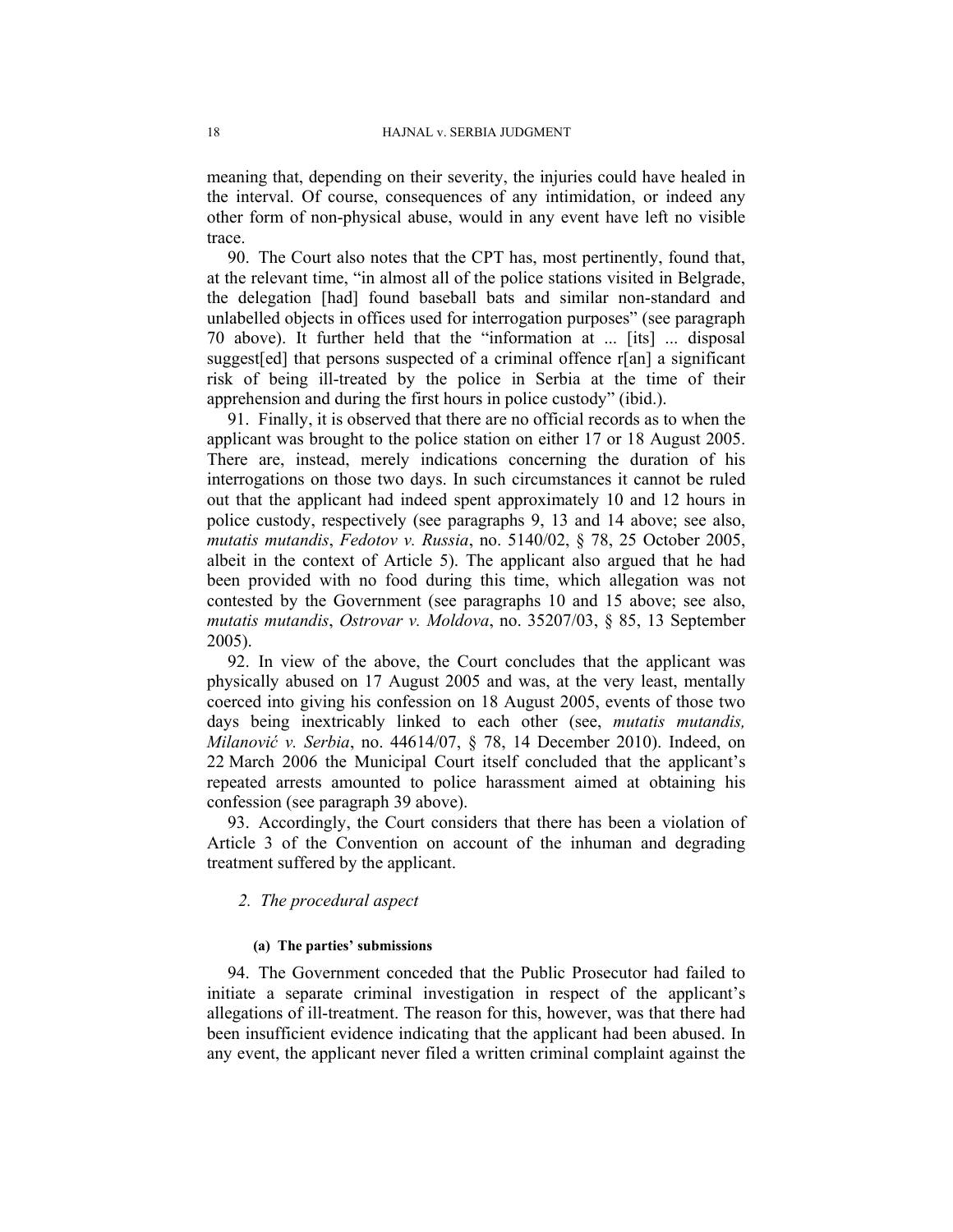officers in question, which, as documented by official statistics, would have been considered very seriously, nor did he submit a complaint based on Article 225 § 4 of the Code of Criminal Procedure (see paragraph 64 above).

95. The applicant re-affirmed his complaint, adding that he had properly brought his abuse to the attention of the judges, as well as the competent prosecuting authorities.

### **(b) The Court's assessment**

96. The Court reiterates that where a person makes a credible assertion that he has suffered treatment contrary to Article 3 at the hands of State agents, that provision, read in conjunction with the general duty under Article 1 of the Convention to "secure to everyone within their jurisdiction the rights and freedoms defined in ... [the] Convention", requires by implication that there should be an effective official investigation (see, among many authorities, *Labita v. Italy*, cited above, § 131). Whatever the method of investigation, the authorities must act as soon as an official complaint has been lodged.

97. Even when, strictly speaking, no complaint has been made, an investigation must be started if there are sufficiently clear indications that ill-treatment has been used (see *Stanimirović v. Serbia*, no. 26088/06, § 39, 18 October 2011).

98. The Court has also held that the investigation should be capable of leading to the identification and punishment of those responsible. If not, the general legal prohibition of torture and inhuman and degrading treatment and punishment would, despite its fundamental importance, be ineffective in practice and it would be possible in some cases for State agents to abuse the rights of those within their control with virtual impunity (see *Labita v. Italy*, cited above, § 131). The investigation must also be thorough: the authorities must always make a serious attempt to find out what happened and should not rely on hasty or ill-founded conclusions to close their investigation or as the basis of their decisions. Furthermore, the investigation must be prompt and independent. Lastly, the investigation must afford a sufficient element of public scrutiny to secure accountability. While the degree of public scrutiny required may vary, the complainant must be afforded effective access to the investigatory procedure in all cases (see *Batı and Others v. Turkey*, nos. 33097/96 and 57834/00, § 137, ECHR 2004-IV).

99. In the present case, having already found a substantive violation of Article 3, the Court further notes that the applicant had indeed complained of having been abused by the police. He did so before the investigating judge and the Deputy Public Prosecutor, as well as the trial and appellate chambers (see paragraphs 22, 31, 44 and 46 above). Yet, despite the Convention and the domestic law requiring that an allegation of this sort be explored *ex officio* (see paragraphs 97 and 54 above, in that order), no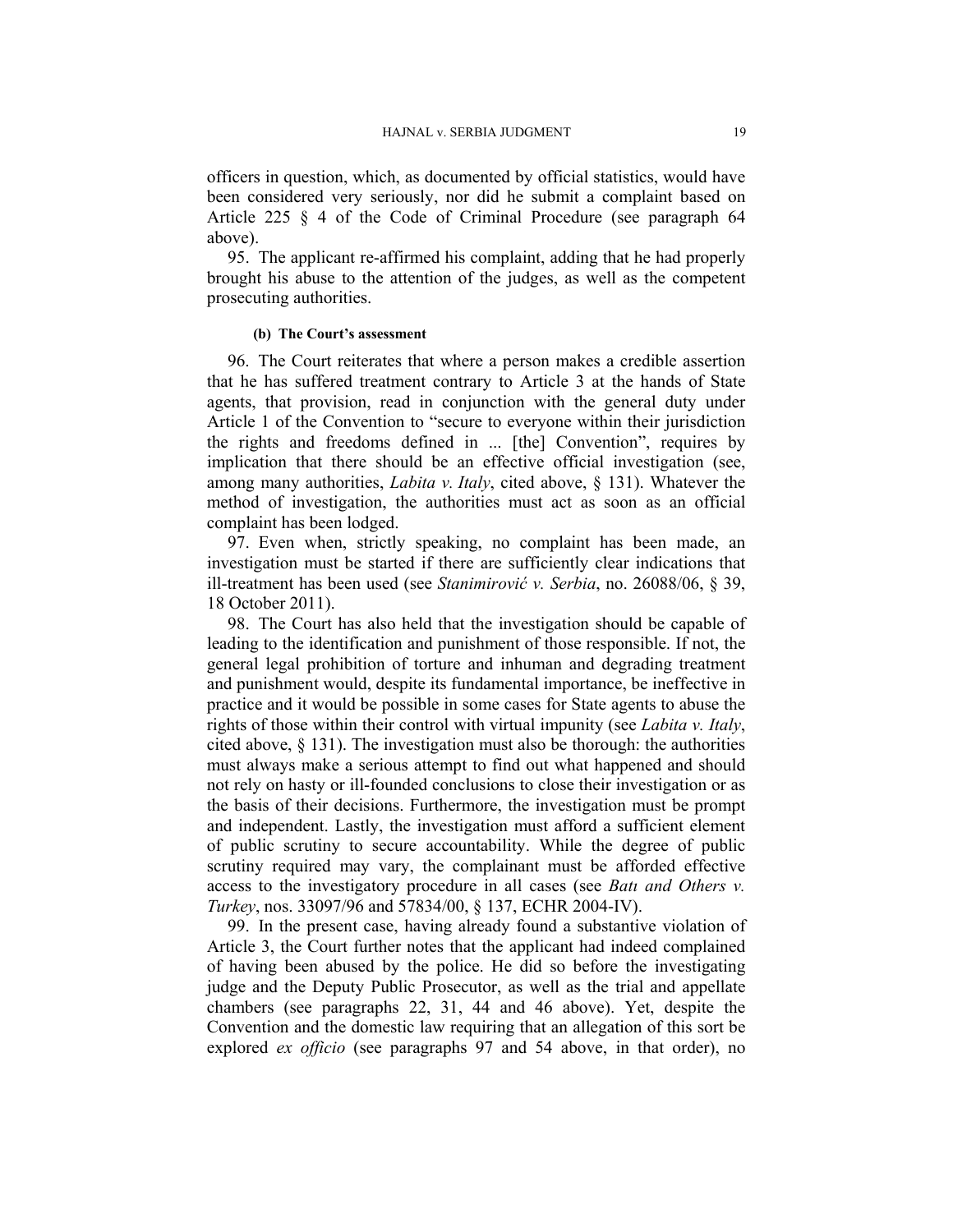separate abuse-related investigation, aimed at the identification and punishment of those responsible, was ever instituted by the competent authorities. It is thus clear that the aforementioned standards have not been satisfied. Accordingly, there has been a violation of Article 3 of the Convention.

# II. ALLEGED VIOLATION OF ARTICLE 5 § 1 (c) OF THE **CONVENTION**

100. The applicant complained that his detention of 17 and 18 August 2005 had been unlawful and, as such, in breach of Article 5 § 1 (c) of the Convention, which reads as follows:

"1. Everyone has the right to liberty and security of person. No one shall be deprived of his liberty save in the following cases and in accordance with a procedure prescribed by law:

...

(c) the lawful arrest or detention of a person effected for the purpose of bringing him before the competent legal authority on reasonable suspicion of having committed an offence or when it is reasonably considered necessary to prevent his committing an offence or fleeing after having done so;

..."

#### **A. The parties' submissions**

101. The Government maintained that the applicant had failed to exhaust effective domestic remedies. In particular, he did not file a constitutional appeal against the Supreme Court's decision of 15 November 2006, a complaint based on Article 225 § 4 of the Code of Criminal Procedure, or, for that matter, a civil action based on Article 560  $\S$  1 (3) of the same Code taken together with the relevant provisions of the Obligations Act (see paragraphs 64, 65, 67 and 68 above).

102. The Government argued, in the alternative, that the applicant's complaint had been lodged out of time. Specifically, the applicant should have brought it within six months as of 24 August 2005, which was when the investigating judge of Municipal Court had rejected his appeal (see paragraph 19 above).

103. The applicant stated that neither a constitutional appeal nor a complaint under Article 225 § 4 of the Code of Criminal Procedure could be deemed as effective within the meaning of Article 35 § 1 of the Convention. Further, since there was no formal detention order issued by the police on 17 and 18 August 2005 he could not have filed any sort of an appeal against it. The applicant did, however, refer to his unlawful detention on those dates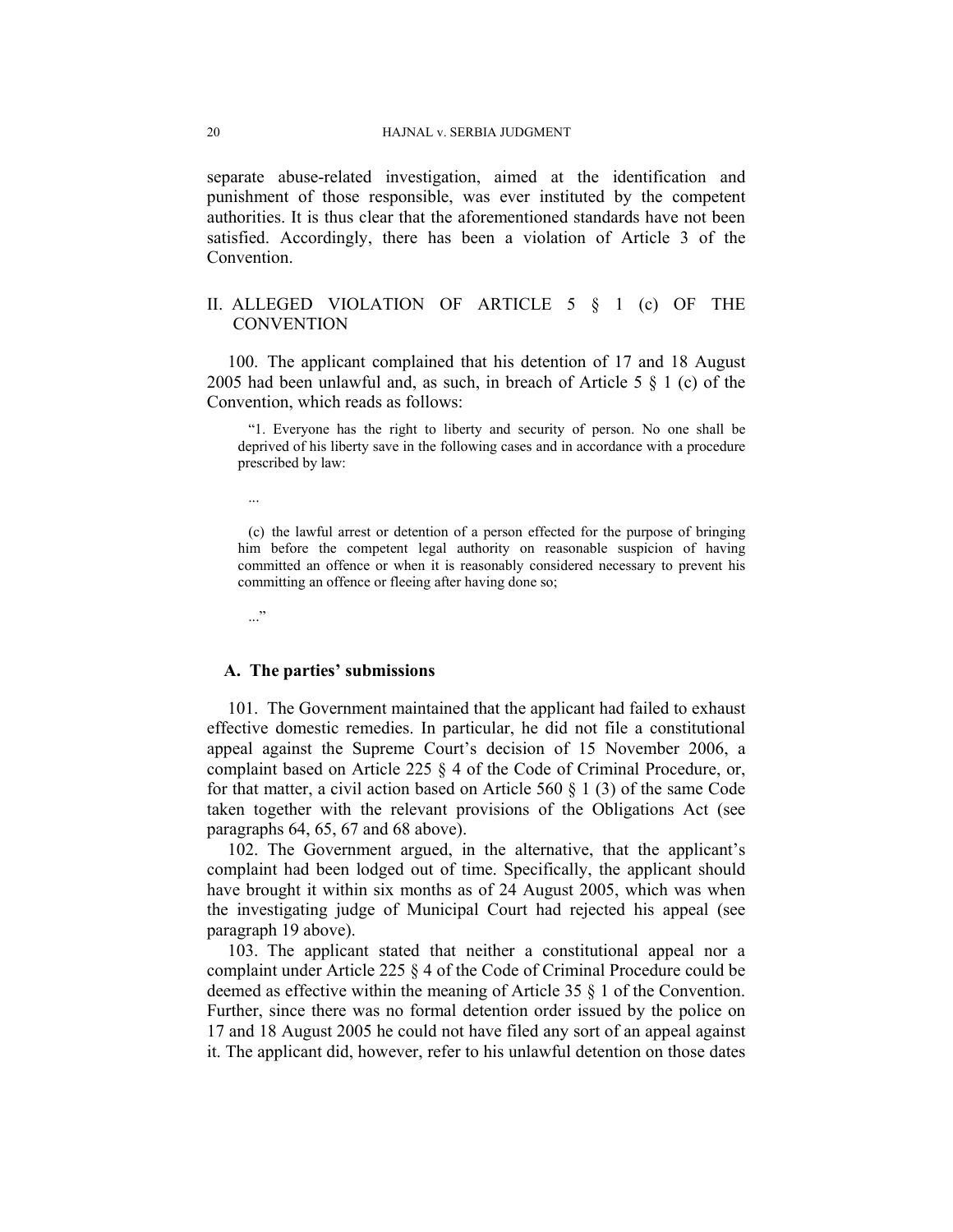in his appeal against the first instance judgement, as well as in his appeal on points of law, albeit in the context of unlawfully obtained evidence, having thus complied with both the Convention's exhaustion and its six-month requirements.

### **B. The Court's assessment**

104. The Court reiterates that Article 35  $\S$  1 of the Convention provides that it may only deal with a complaint which has been introduced within six months from date of the final decision rendered in the process of exhaustion of domestic remedies. Where no effective remedy is available to the applicant, the time-limit expires six months after the date of the acts or measures complained of, or after the date of knowledge of that act or its effect on the applicant (see *Younger v. the United Kingdom* (dec.), no. 57420/00, ECHR 2003-I). In the case of a continuing situation, however, the time-limit expires six months after the end of the situation concerned (see, *mutatis mutandis*, *Ječius v. Lithuania*, no. 34578/97, § 44, ECHR 2000-IX).

105. Turning to the present case, the Court notes that the applicant was released after arrest on both 17 and 18 August 2005, and was not placed in continuing detention until 24 August 2005 (see paragraphs 9, 14 and 16 above). Moreover, the decision of the Municipal Court's investigating judge of 24 August 2005 clearly concerned the detention order issued by the police on the same date, not the events of 17 and 18 August 2005 (see paragraphs 16, 18 and 19), and the post-conviction remedies pursued by the applicant were patently incapable of addressing the issue of his police detention (they were, instead, mostly focused on the validity of the applicant's confession of 18 August 2005). Finally, the Court notes that the applicant himself has acknowledged that, in accordance with the relevant domestic law, there had indeed been no opportunity to file a formal appeal in respect of his detention of 17 and 18 August 2005 (see paragraph 103 above).

106. In such circumstances, since the applicant lodged his complaint with the Court on 27 July 2006, i.e. more than six months following the said two dates, the Court considers that this part of the application must be rejected as out of time pursuant to Article 35 §§ 1 and 4 of the Convention (see, *mutatis mutandis*, *Yüksektepe v. Turkey*, no. 62227/00, § 32, 24 October 2006).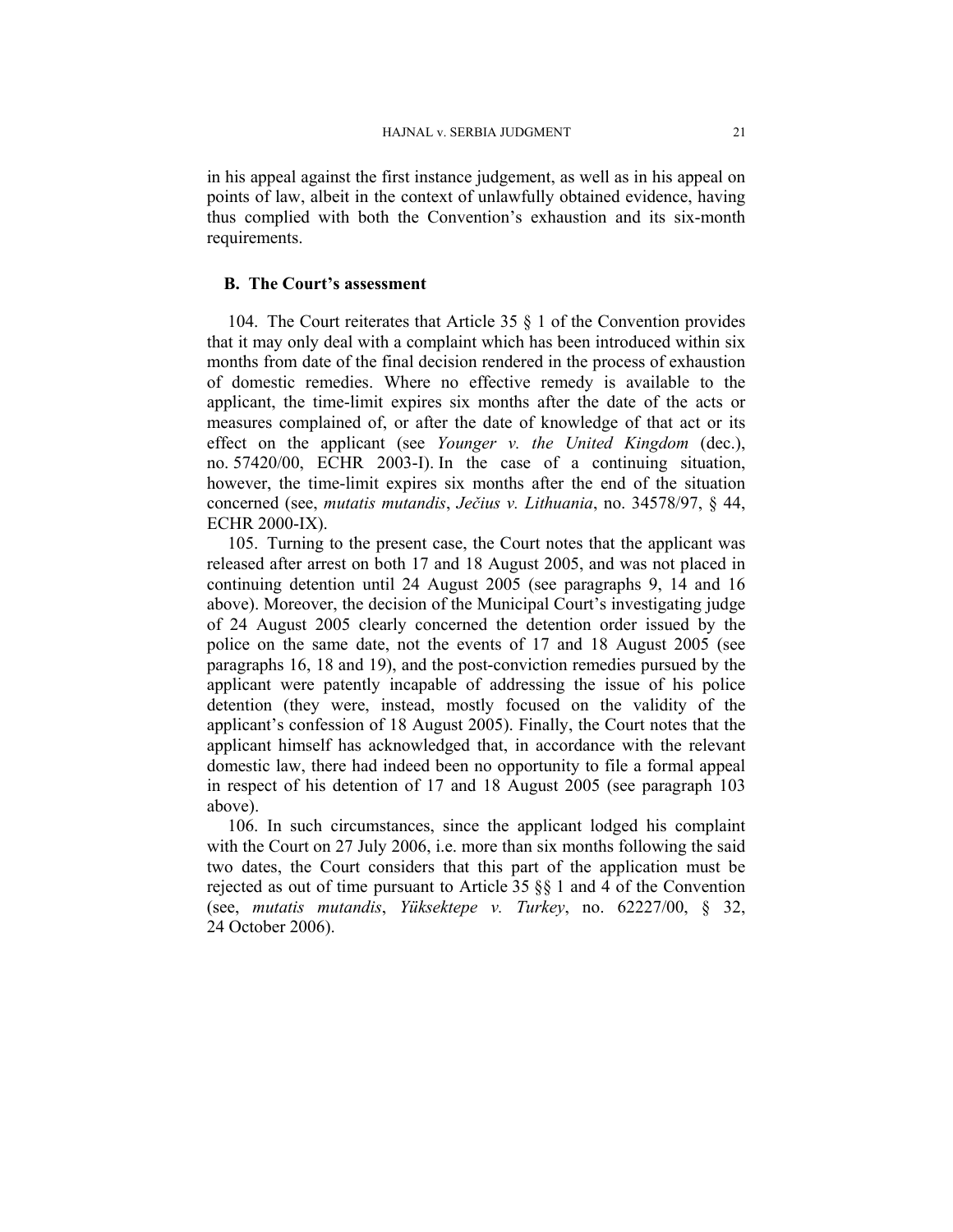# III. ALLEGED VIOLATION OF ARTICLE 6 § 1 OF THE **CONVENTION**

107. Under Article 6 § 1 of the Convention the applicant complained that his conviction was based on his statement of 18 August 2005, which had itself been obtained as a result of prior police brutality.

108. Article 6 § 1 of the Convention, in so far as relevant, reads as follows:

"In the determination of ... any criminal charge against him, everyone is entitled to a fair ... hearing ... by an independent and impartial tribunal established by law ..."

### **A. Admissibility**

109. The Court notes that this complaint is not manifestly ill-founded within the meaning of Article 35  $\S$  3 (a) of the Convention. It further notes that it is not inadmissible on any other ground. It must therefore be declared admissible.

# **B. Merits**

#### *1. The parties' submissions*

110. The Government re-affirmed their position that there was no evidence that the applicant had suffered any ill-treatment by the police, and, hence, no need to exclude the impugned confession from the case file. In any event, the applicant's conviction was not exclusively based on the confession, and he had also had a prior opportunity to challenge its authenticity before the courts. The Government lastly noted that the applicant's police-appointed lawyer, N.D., had warned him that the confession could be used as evidence against him in the subsequent criminal proceedings.

111. The applicant maintained that the Court's possible conclusion that his Article 3 rights have been breached on 18 August 2005 should automatically lead to a finding that there has also been a violation of Article 6 § 1. The applicant further insisted that his conviction had effectively been based on his confession of 18 August 2005 alone.

### *2. The Court's assessment*

112. The Court recalls that it is not its function to deal with errors of fact or law allegedly committed by national courts unless and in so far as they may have infringed rights protected by the Convention. While Article 6 guarantees the right to a fair hearing, it does not lay down any rules on the admissibility of evidence as such, which is primarily a matter for regulation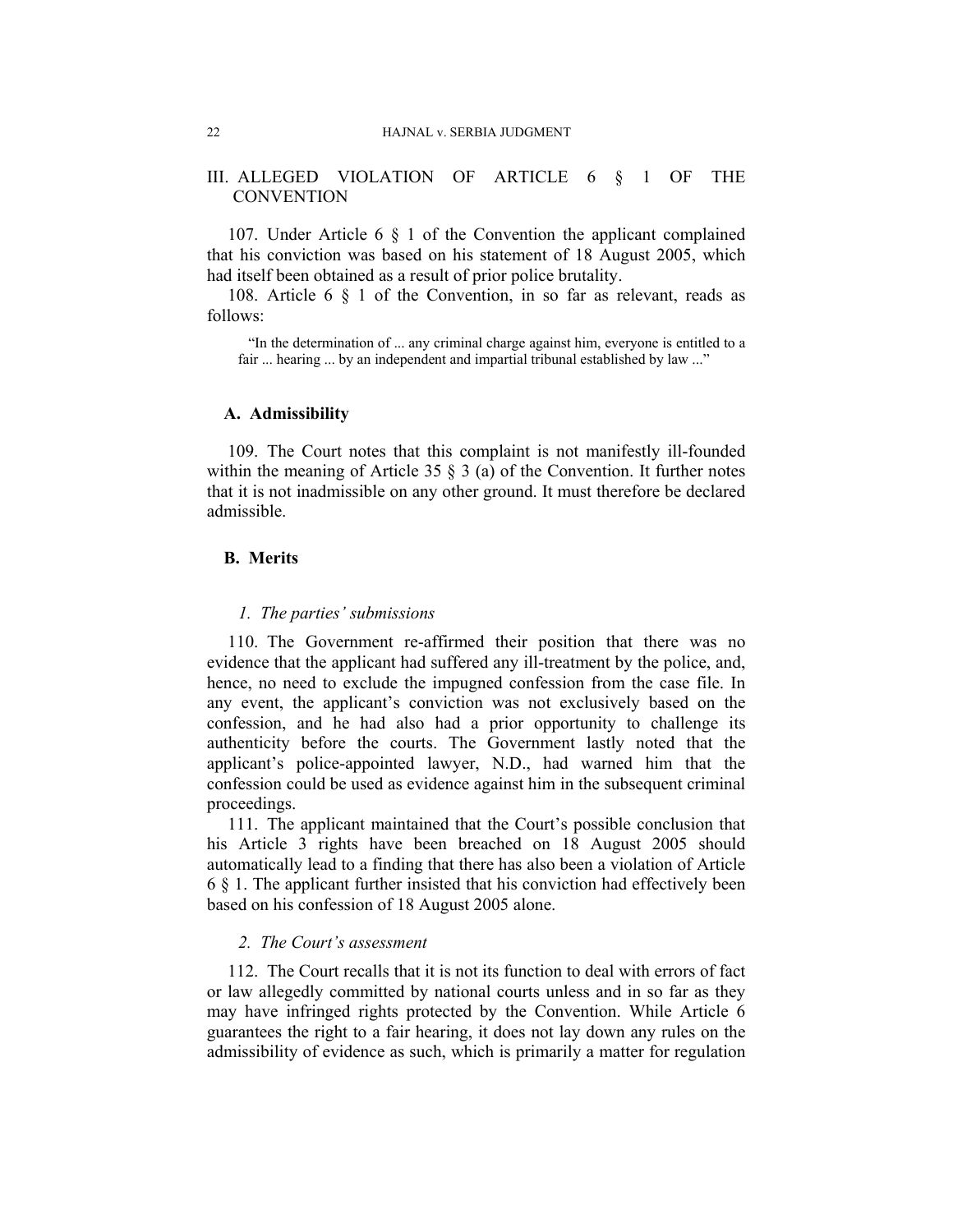under national law (*Schenk v. Switzerland*, 12 July 1988, §§ 45-46, Series A no. 140; *Teixeira de Castro v. Portugal*, 9 June 1998, § 34, *Reports of Judgments and Decisions* 1998-IV; and *Heglas v. the Czech Republic*, no. 5935/02, § 84, 1 March 2007). It is, therefore, not the role of the Court to determine, as a matter of principle, whether particular types of evidence – for example, evidence obtained unlawfully in terms of domestic law – may be admissible. The question which must be answered is whether the proceedings as a whole, including the way in which the evidence was obtained, were fair. This involves an examination of the unlawfulness in question and, where the violation of another Convention right is concerned, the nature of the violation found (see *Khan v. the United Kingdom*, no. 35394/97, § 34, ECHR 2000-V; *P.G. and J.H. v. the United Kingdom*, no. 44787/98, § 76, ECHR 2001-IX; and *Allan v. the United Kingdom*, no. 48539/99, § 42, ECHR 2002-IX).

113. However, particular considerations apply in respect of the use in criminal proceedings of evidence obtained in breach of Article 3. The Court has held that the admission of statements obtained as a result of torture or other ill-treatment as evidence to establish the relevant facts in criminal proceedings renders the proceedings as a whole unfair. This finding applies irrespective of the probative value of the statements and irrespective of whether their use has been decisive in securing a conviction (see *Gäfgen v. Germany* [GC], no. 22978/05, § 166, 1 June 2010).

114. In the present case, the Court recalls that it has already found that the applicant was ill-treated, in breach of Article 3 of the Convention, in the course of his interrogations by the police. Specifically, that he was physically abused on 17 August 2005 and, at the very least, mentally coerced into giving his confession on 18 August 2005, the latter, *inter alia*, clearly being connected to the fear which the applicant must have reasonably had of further ill-treatment (see, *mutatis mutandis*, *Stanimirović v. Serbia*, cited above, § 52). It is also noted that the applicant's confession was subsequently used by the Serbian courts to convict him (see paragraphs 42, 45 and 47 above), notwithstanding various issues concerning the effectiveness of his legal representation on that occasion (see paragraph 37 above).

115. In these circumstances, the Court concludes that regardless of the impact of the applicant's confession on the outcome of the criminal trial, its use rendered the trial as a whole unfair. The Court further notes that the applicant's repeated early-morning arrests by the police, the fact that there was no attempt to summon him first, and the conditions in which he awaited his interrogation all lead to the same conclusion. There has accordingly been a breach of Article 6 § 1 of the Convention.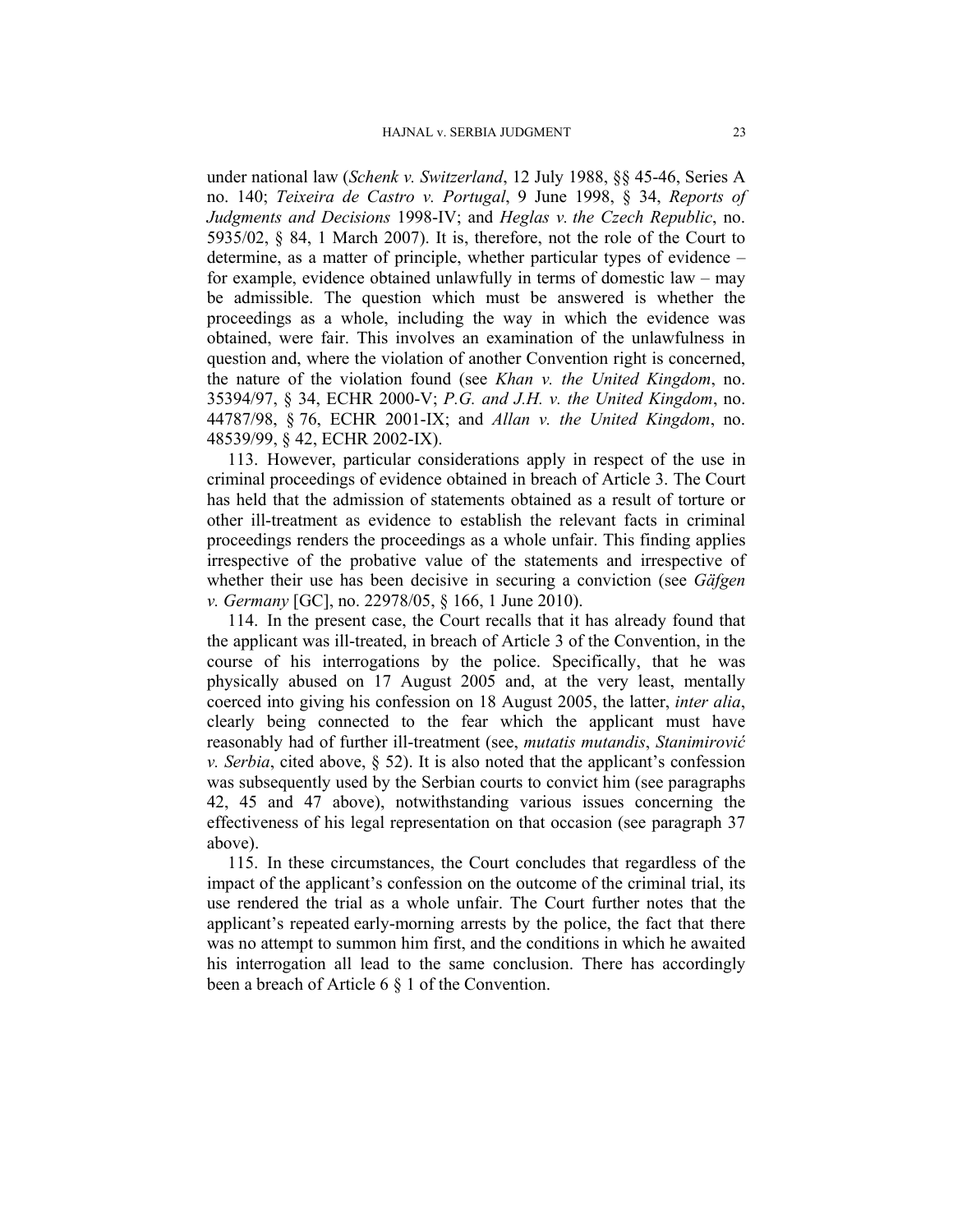# IV. ALLEGED VIOLATIONS OF ARTICLE 6 § 2 OF THE **CONVENTION**

116. The applicant complained under Article 6 § 2 of the Convention about the violation of his right to be presumed innocent, stemming from the judicial decisions adopted on 24 August 2005 and 13 April 2006. In particular, these decisions prejudged his guilt in respect of crimes with which he had been charged in another six separate criminal proceedings that were still pending against him.

117. Article 6 § 2 of the Convention reads as follows:

"Everyone charged with a criminal offence shall be presumed innocent until proved guilty according to law."

### **A. Admissibility**

#### *1. The parties' submissions*

118. The Government maintained that the applicant had failed to exhaust the effective domestic remedies. Specifically, he did not bring a civil action in accordance with Articles 157, 172, 199 and 200 of the Obligations Act (see paragraphs 67 and 68 above) nor file a constitutional appeal (in which respect the Government cited several decision adopted by the Constitutional Court between 9 October 2008 and 25 December 2008). As regards the complaint concerning the decision of 24 August 2005, the Government further argued that it had been lodged out of time.

119. The applicant made no comment in this respect.

### *2. The Court's assessment*

#### **(a) As regards the judgment of 13 April 2006**

120. The Court recalls that the rule of exhaustion of domestic remedies referred to in Article 35 § 1 of the Convention requires applicants first to use the remedies provided by the national legal system, thus dispensing States from answering before the Court for their acts before they have had an opportunity to put matters right through their own legal system. In order to comply with the rule, normal recourse should be had by an applicant to remedies which are available and sufficient to afford redress in respect of the breaches alleged (see *Assenov and Others v. Bulgaria*, 28 October 1998, § 85, *Reports of Judgments and Decisions* 1998-VIII). Where there are several effective remedies available, it is for the applicant to select which remedy to pursue in order to comply with the requirements of Article 35 § 1 (see *Airey v. Ireland*, 9 October 1979, § 23, Series A no. 32).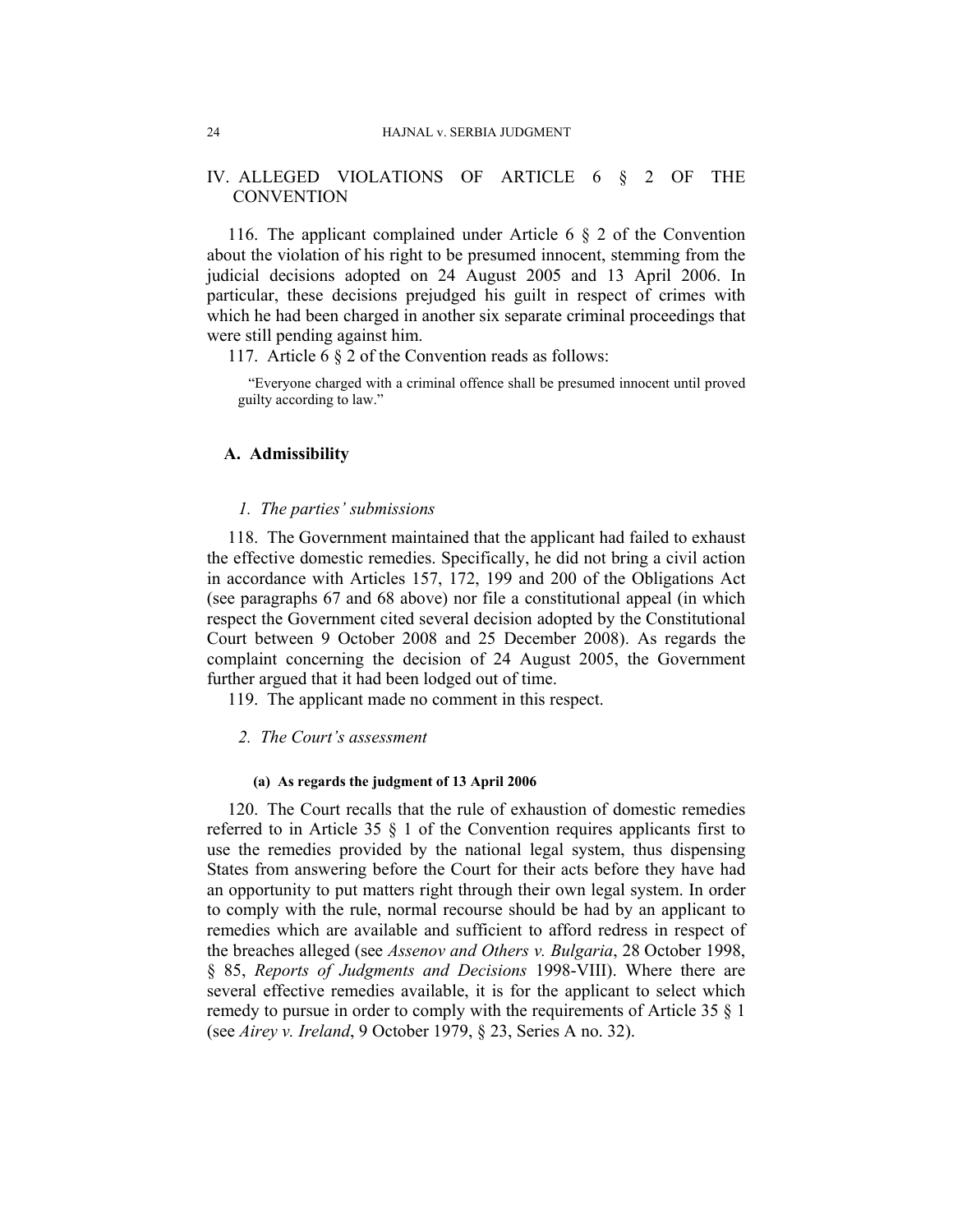121. Turning to the present case, the Court notes that on 13 April 2006 the Municipal Court found the applicant guilty and sentenced him to one and a half years' imprisonment. In so doing, it observed, *inter alia*, that there were six separate, unrelated, criminal cases pending concurrently against the applicant and considered this as an aggravating circumstance in his sentencing (see paragraph 42 above). The Court further notes that in his appeal against this judgment, and subsequently at third instance, the applicant complained about the said pronouncement, as well as the consequent "breach of his right to be presumed innocent" (see paragraphs 44-47 above), albeit to no avail. In these circumstances, the Court considers that, having exhausted the available remedies in the criminal context, the applicant could not in addition have reasonably been expected to make use of a civil claim based on Articles 157, 172 § 1, 199 and/or 200 of the Obligations Act (see, *mutatis mutandis*, *Matijašević v. Serbia*, no. 23037/04, §§ 32 and 33, ECHR 2006-X).

122. The Court further recalls that it has already held that a constitutional appeal should, in principle, be considered as an effective domestic remedy, within the meaning of Article 35 § 1 of the Convention, but only in respect of applications introduced against Serbia as of 7 August 2008 (see *Vinčić and Others v. Serbia*, nos. 44698/06 *et seq*., § 51, 1 December 2009). It sees no reason to hold otherwise in the present case, and notes that the applicant had introduced his complaint before the Court on 27 July 2006.

123. It follows that the Government's two-pronged objection concerning the exhaustion of domestic remedies must be dismissed.

124. Finally, the Court is of the opinion that the applicant's complaint is not manifestly ill-founded within the meaning of Article 35  $\S$  3 (a) of the Convention, and is not inadmissible on any other ground. It must therefore be declared admissible.

### **(b) As regards the decision of 24 August 2005**

125. The Court recalls the Convention principles set out in paragraph 104 above.

126. Regarding the present case, it notes that the impugned decision had been adopted by the investigating judge on 24 August 2005, whilst the applicant lodged his complaint with the Court on 27 July 2006, i.e. more than six months later. It follows, therefore, bearing in mind the Court's stated position as regards the constitutional appeal (see paragraph 122 above) and even assuming that a civil claim based on Articles 157, 172 § 1, 199 and/or 200 of the Obligations Act could not have provided the applicant with adequate redress, that the complaint in question has been introduced out of time and must be rejected in accordance with Article 35 §§ 1 and 4 of the Convention.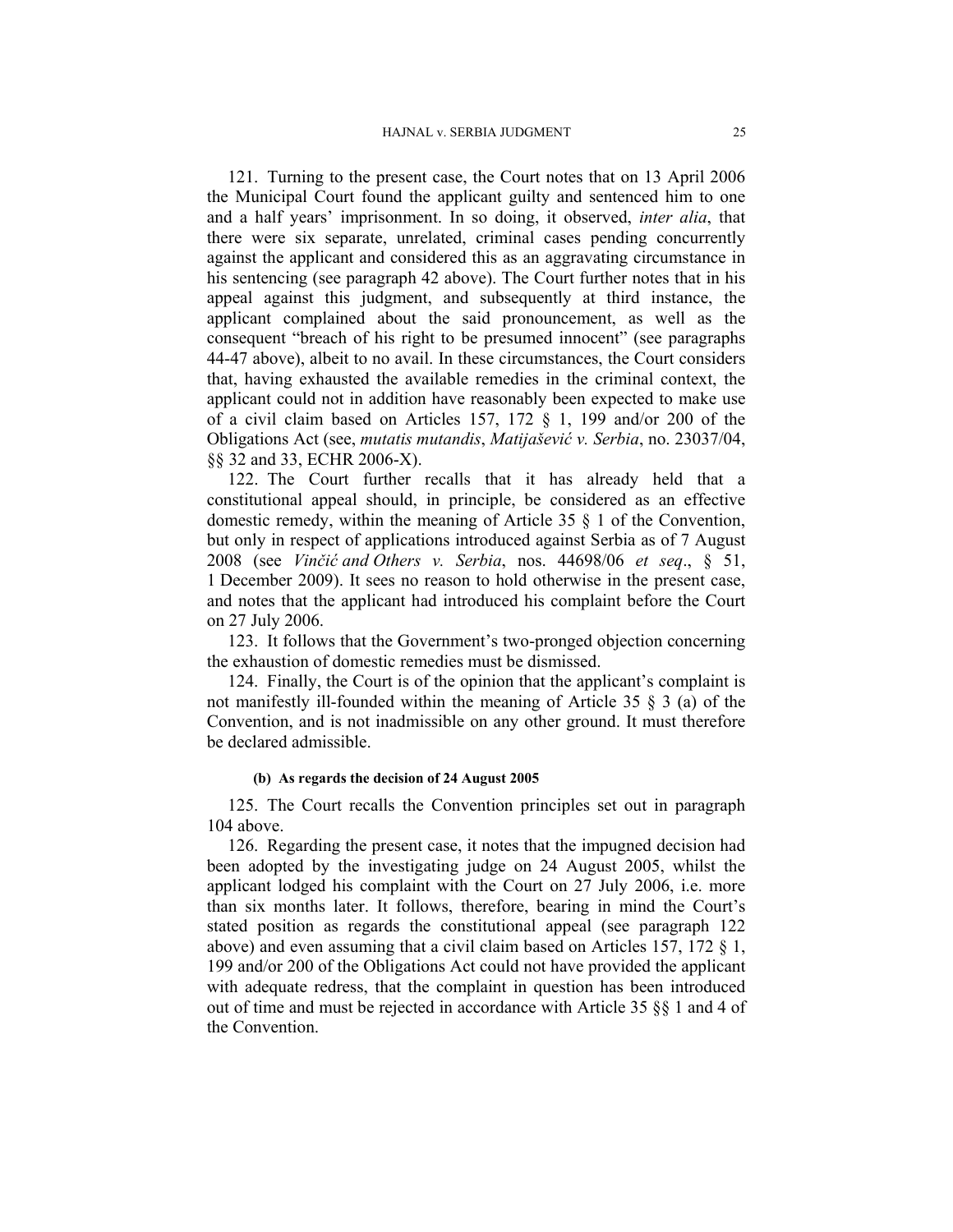### **B. Merits (as regards the judgment of 13 April 2006)**

127. The applicant re-affirmed his complaint.

128. The Government maintained that the Municipal Court had only noted the fact that there had been six separate criminal proceedings which had been pending concurrently against the applicant. This, of itself, could not amount to a breach of the presumption of innocence.

129. The Court reiterates that the presumption of innocence under Article 6 § 2 will be violated if a judicial decision or, indeed, a statement by a public official concerning a person charged with a criminal offence reflects an opinion that he is guilty before his guilt has been proved according to law. It suffices, in the absence of a formal finding, that there is some reasoning *suggesting* that the court or the official in question regards the accused as guilty, while a premature expression of such an opinion by the tribunal itself will inevitably run foul of the said presumption (see, among other authorities, *Deweer v. Belgium*, 27 February 1980, § 56, Series A no. 35; *Minelli v. Switzerland*, 25 March 1983, §§ 27, 30 and 37, Series A no. 62; *Allenet de Ribemont v. France*, 10 February 1995, §§ 35- 36, Series A no. 308; and *Karakaş and Yeşilırmak v. Turkey*, no. 43925/98, § 49, 28 June 2005; and *Matijašević v. Serbia*, cited above § 45). Article 6 § 2 governs criminal proceedings in their entirety, "irrespective of the outcome of the prosecution" (see *Minelli*, cited above, § 30).

130. As already noted above, on 13 April 2006 the Municipal Court found the applicant guilty and sentenced him to one and a half years' imprisonment. It further observed that there were six separate criminal cases pending concurrently against the applicant and considered this as an aggravating circumstance in his sentencing (see paragraph 42 above).

131. The Court considers, in this connection, that only a formal finding of a prior crime, i.e. one's final conviction, may be taken as an aggravating circumstance in future sentencing. Accepting the mere fact that there are other, separate and still pending, criminal proceedings against the person concerned as an aggravating circumstance, would unavoidably imply his or her guilt in those very proceedings. This is exactly what happened in the present case where the Municipal Court implicitly breached the applicant's right to be presumed innocent in the said six separate proceedings pending concurrently.

132. There has accordingly been a violation of Article 6 § 2 of the **Convention**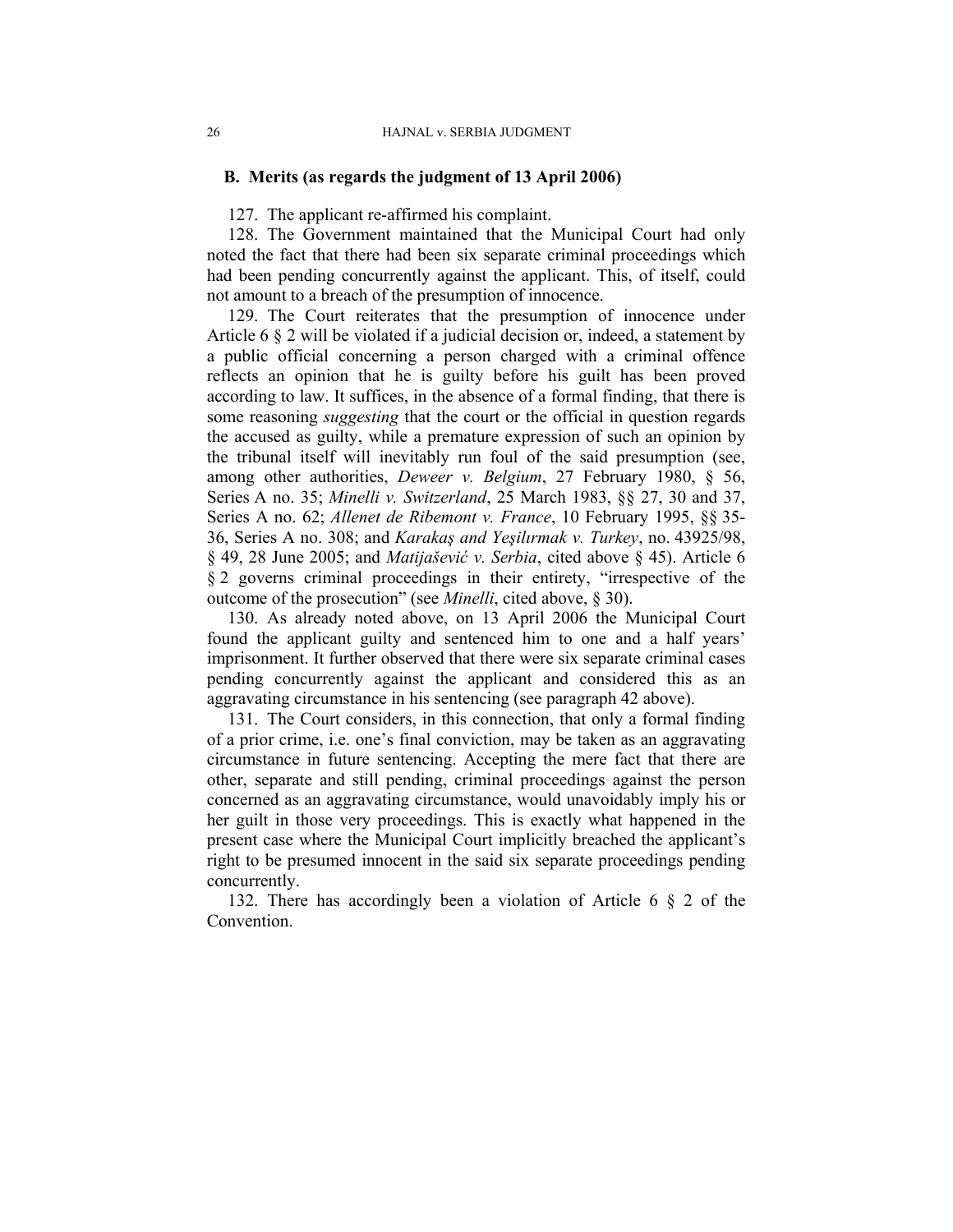# V. ALLEGED VIOLATIONS OF ARTICLE 6 § 3 OF THE **CONVENTION**

133. Under Article 6 § 3 (a) of the Convention the applicant complained that he was not informed on 17 and 18 August 2005 of all of the charges and evidence against him.

134. Under Article 6 § 3 (b) and (c) of the Convention the applicant complained that on 26 August 2005, 18 November 2005 and 6 December 2005 his communication with his lawyer had been allowed only in the presence of prison staff, which had breached his right to be provided with adequate facilities for the preparation of his defence.

135. Under Article 6 § 3 (c) of the Convention the applicant complained that on 18 August 2005 he had been denied the legal assistance of his own choosing: specifically that he had been coerced into accepting a policeappointed lawyer who did not act in his best interests.

136. Article 6 § 3 of the Convention, in so far as relevant, reads as follows:

"Everyone charged with a criminal offence has the following minimum rights:

(a) to be informed promptly, in a language which he understands and in detail, of the nature and cause of the accusation against him;

(b) to have adequate time and facilities for the preparation of his defence;

(c) to defend himself in person or through legal assistance of his own choosing or, if he has not sufficient means to pay for legal assistance, to be given it free when the interests of justice so require ..."

137. Having regard to its finding under Article 6 § 1 of the Convention, i.e. that the entire proceedings brought against the applicant had been unfair (see paragraph 115 above), the Court considers that it is not necessary to examine separately the admissibility or the merits of the applicant's additional complaints made under Article 6 § 3 (see, *mutatis mutandis*, *Stanislav Zhukov v. Russia*, no. 54632/00, § 25, 12 October 2006).

#### VI. ALLEGED VIOLATION OF ARTICLE 8 OF THE CONVENTION

138. Lastly, under Article 8 of the Convention, the applicant complained that the taking of his photographs in prison had amounted to a breach of the right to respect for his private life.

139. Article 8 of the Convention, in so far as relevant, reads as follows:

"1. Everyone has the right to respect for his private ... life ...

2. There shall be no interference by a public authority with the exercise of this right except such as is in accordance with the law and is necessary in a democratic society in the interests of national security, public safety or the economic well-being of the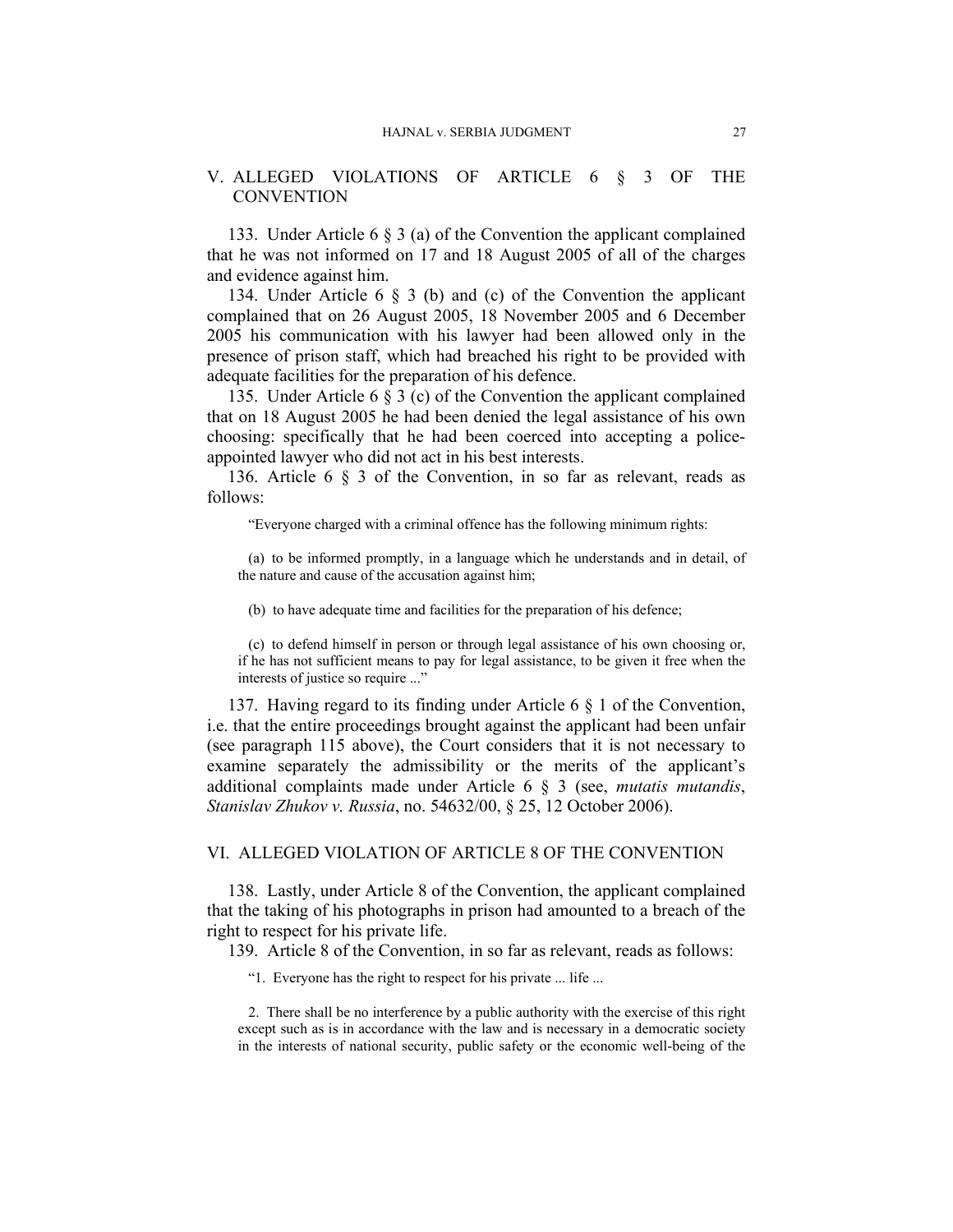country, for the prevention of disorder or crime, for the protection of health or morals, or for the protection of the rights and freedoms of others."

140. The Government, once again, referred to the Obligations Act, as well as the relevant domestic case-law (see paragraphs 67, 68 and 69 above). Since the applicant had failed to bring a civil case on the basis of this legislation, or indeed directly under Article 8 of the Convention, the Government argued that his complaint should be rejected as inadmissible.

141. The applicant made no comment in this respect.

142. The Court recalls the Convention principles set out in paragraphs 120 and 121 above. It further notes the relevant domestic case-law provided by the Government, based on the Obligations Act and the direct implementation of Article 8 of the Convention, specifically in the context of, *inter alia*, the unlawful taking of one's photographs (see paragraph 69 above and contrast to, for example, *Slavgorodski v. Estonia* (dec.), no. 37043/97, 9 March 1999), and concludes that the applicant's complaint must therefore be rejected under Article 35 §§ 1 and 4 of the Convention for non-exhaustion of domestic remedies.

# VII. APPLICATION OF ARTICLE 41 OF THE CONVENTION

#### 143. Article 41 of the Convention provides:

"If the Court finds that there has been a violation of the Convention or the Protocols thereto, and if the internal law of the High Contracting Party concerned allows only partial reparation to be made, the Court shall, if necessary, afford just satisfaction to the injured party."

# **A. Damage**

144. The applicant claimed approximately 3,200 euros (EUR), in Serbian dinars, on account of lost earnings during the time he had spent serving his prison sentence. The applicant explained that even though he had not had a job at the time of his incarceration he had nevertheless been prevented from seeking employment during the said interval. The applicant further claimed EUR 34,615 for the non-pecuniary damage suffered as a result of his incarceration.

145. In the alternative, the applicant noted that the criminal proceedings against him could be re-opened and completed without his coerced confession of 18 August 2005, or, for that matter, the evidence given by witnesses who had themselves been ill-treated by the police in order to incriminate him.

146. The applicant lastly claimed compensation for the non-pecuniary damage suffered as follows: (i) for the substantive violation of Article 3, EUR 8,000; (ii) for the procedural violation of Article 3, EUR 2.000;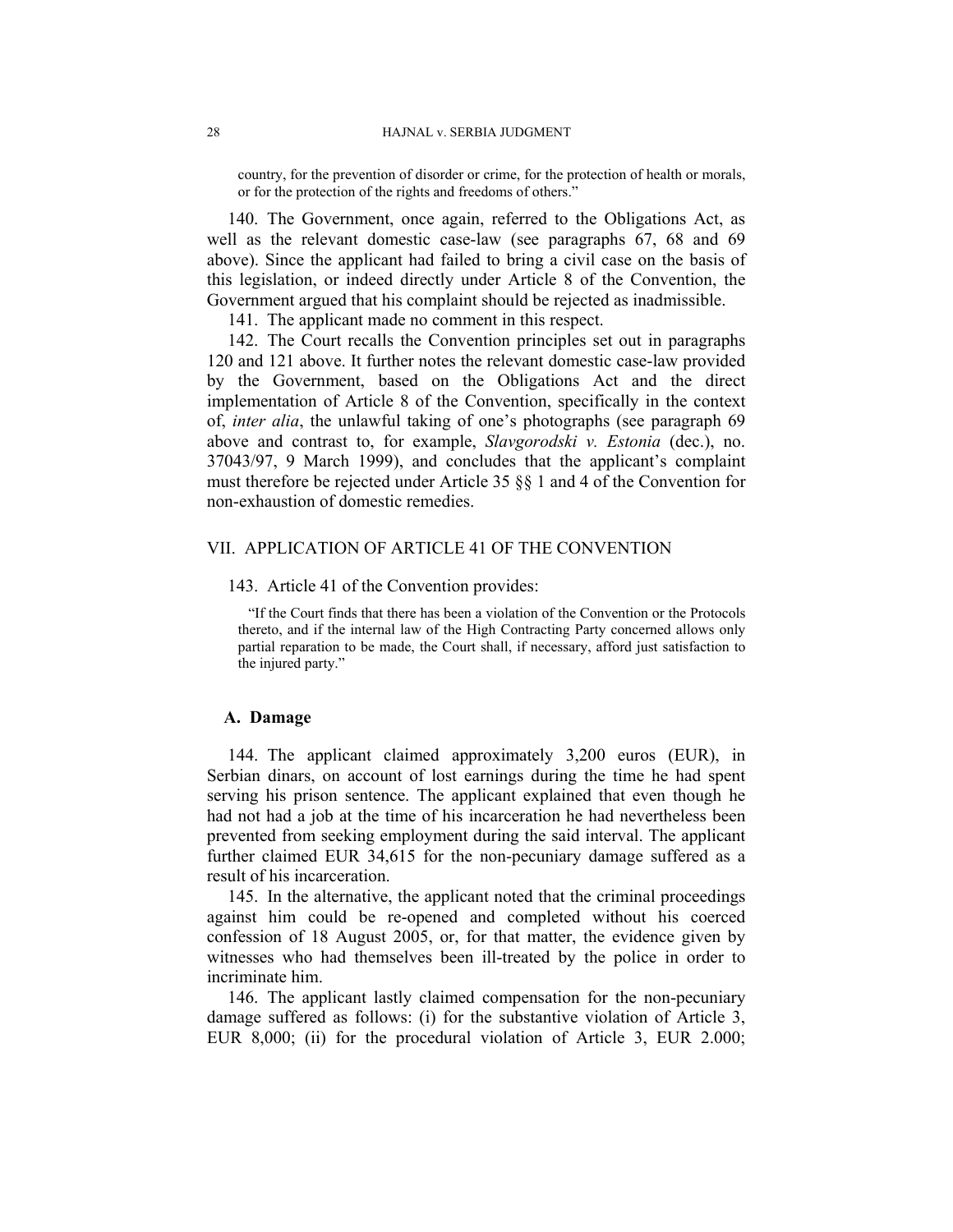(iii) for the violation of Article 5  $\S$  1 (c), EUR 2,000; (iv) for the violation of Article 6  $\S$  1, EUR 4,000; (v) for the violation of Article 6  $\S$  2, EUR 2,000; (vi) for the violations of Article 6  $\S$  3, EUR 6,000; and (vii) for the violation of Article 8, EUR 1,000.

147. The Government contested these claims.

148. The Court notes that the applicant has submitted an agreement whereby any compensation awarded to him should be paid directly to his lawyer, V.J.Đ.

149. The Court does not discern any causal link between the violation found and the pecuniary damage alleged; it therefore rejects this claim. On the other hand, it is clear that the applicant sustained some non-pecuniary loss arising from the breaches of his rights under Articles 3 and 6 §§ 1 and 2 of the Convention, for which he should be compensated. Making its assessment on an equitable basis, as required by Article 41 of the Convention, it therefore awards the applicant EUR 12,000 in this respect, plus any tax that may be chargeable, to be paid directly to the applicant's legal representative, V.J.Đ.

150. It is further observed that the Serbian Code of Criminal Procedure allows applicants to seek the re-opening of their trial where the Court has found that the convicted person's rights have been breached in the trial, as in the present case (see paragraph 66 above).

### **B. Costs and expenses**

151. The applicant also claimed EUR 21,616.50 for the costs and expenses incurred domestically, and EUR 1,815 for those incurred before the Court (of which approximately EUR 15, in Serbian dinars, for the related postal expenses).

152. The Government contested these claims. Regarding the costs and expenses incurred domestically, in particular, they referred to Articles 193 and 196 § 1 of the Code of Criminal Procedure (see paragraph 63 above).

153. The Court notes that the applicant has submitted a fees agreement and his lawyer's time sheet concerning work done on his case and that he has requested that the costs and expenses incurred should be paid directly to his lawyer, V.J.Đ.

154. According to the Court's case-law, an applicant is entitled to the reimbursement of costs and expenses only in so far as it has been shown that these have been actually and necessarily incurred and were also reasonable as to their quantum. That is, the applicant must have paid them, or be bound to pay them, pursuant to a legal or contractual obligation, and they must have been unavoidable in order to prevent the violation found or to obtain redress. In the present case, regard being had to the documents in its possession and the above criteria, the Court considers it reasonable to award the sum of EUR 9,000 covering costs under all heads, to be paid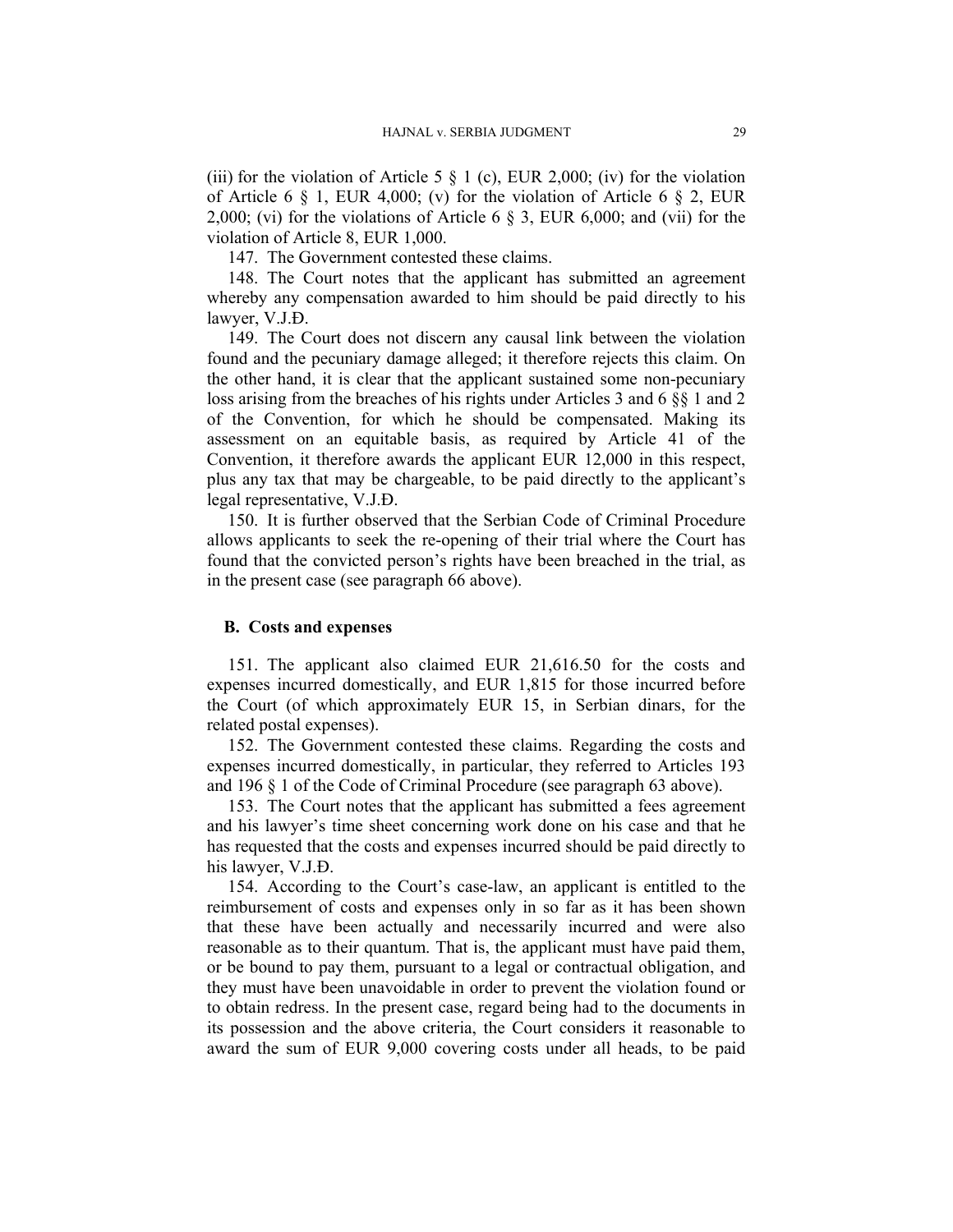directly to the applicant's legal representative, V.J.Đ. (see *Belchev v. Bulgaria*, no. 39270/98, § 113, 8 April 2004).

# **C. Default interest**

155. The Court considers it appropriate that the default interest rate should be based on the marginal lending rate of the European Central Bank, to which should be added three percentage points.

# FOR THESE REASONS, THE COURT

- 1. *Declares* unanimously the complaints under Articles 3 and 6 § 1, as well as the complaint under Article 6 § 2 as regards the Municipal Court's judgment of 13 April 2006, admissible;
- 2. *Declares* unanimously the complaints under Articles 5 § 1 (c), 6 § 2 as regards the investigating judge's decision of 24 August 2005, and 8 inadmissible;
- 3. *Holds* by 6 votes to 1 that there has been a violation of the substantive aspect of Article 3 of the Convention;
- 4. *Holds* unanimously that there has been a violation of the procedural aspect of Article 3 of the Convention;
- 5. *Holds* unanimously that there has been a violation of Article 6 § 1 of the Convention;
- 6. *Holds* unanimously that there has been a violation of Article 6 § 2 of the Convention as regards the Municipal Court's judgment of 13 April 2006;
- 7. *Holds* unanimously that it is not necessary to examine separately the complaints under Article 6 § 3 (a), (b) and (c) of the Convention;
- 8. *Holds* unanimously

(a) that the respondent State is to pay, within three months from the date on which the judgment becomes final in accordance with Article 44 § 2 of the Convention and directly to the applicant's legal representative, Mr V. Juhas Đurić, the following amounts, to be converted into Serbian dinars at the rate applicable at the date of settlement: